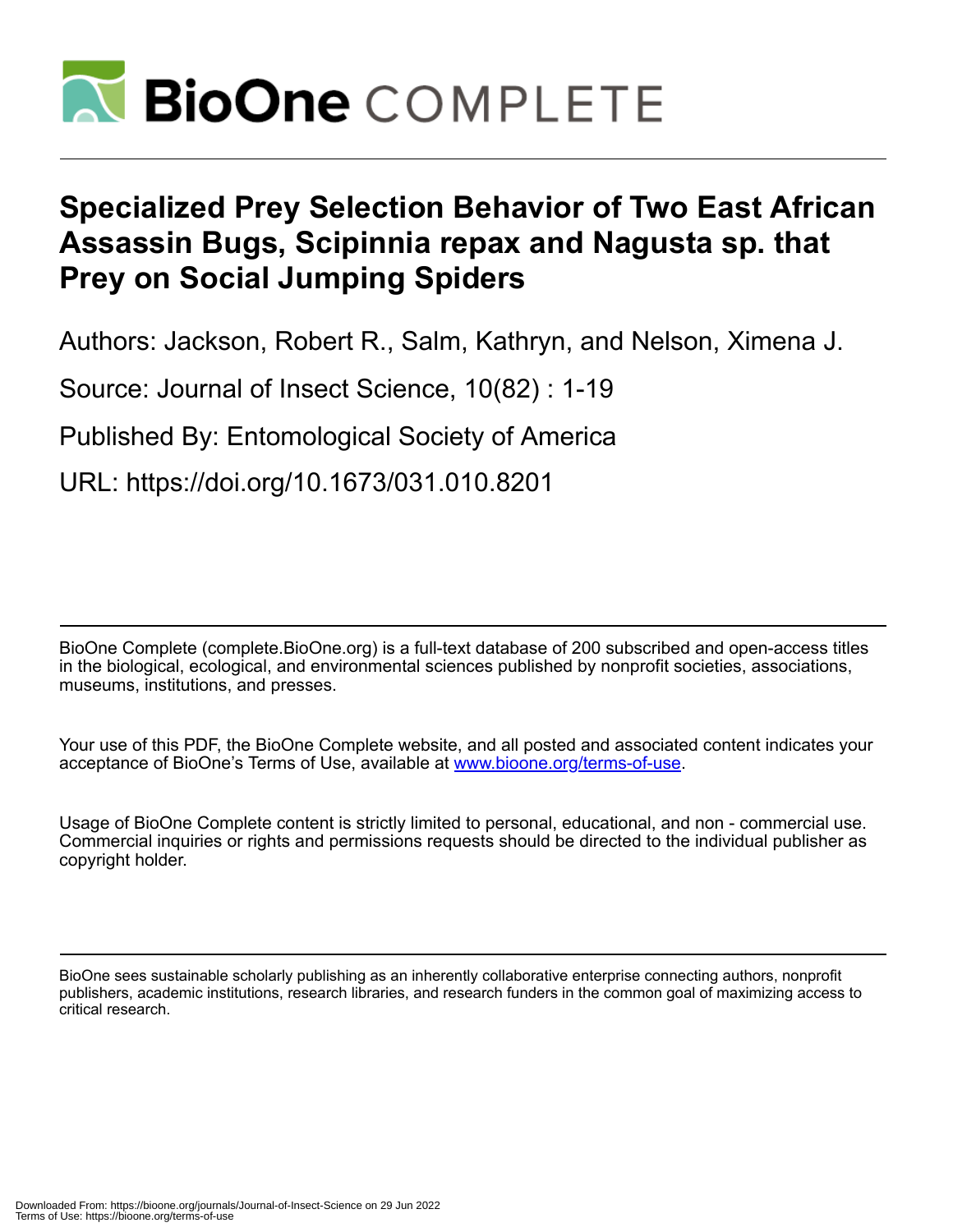

## **Specialized prey selection behavior of two East African assassin bugs,** *Scipinnia repax* **and** *Nagusta* **sp. that prey on social jumping spiders**

Robert R. Jackson<sup>1, 2</sup>, Kathryn Salm<sup>1</sup>, Ximena J. Nelson<sup>1,3a</sup>

<sup>1</sup>School of Biological Sciences, University of Canterbury, Private Bag 4800, Christchurch, New Zealand <sup>2</sup>International Centre of Insect Physiology and Ecology (ICIPE), Thomas Odhiambo Campus, Mbita Point, Kenya <sup>3</sup>Centre for the Integrative Study of Animal Behaviour, Macquarie University, Sydney, NSW 2109, Australia

## **Abstract**

The prey choice behavior and predatory strategies of two East African assassin bugs, *Scipinnia repax* (Stäl 1961) and *Nagusta* sp. (Hemiptera: Reduviidae), were investigated in the field and the laboratory. Both of these species are from the subfamily Harpactorinae and specialize in eating spiders. They prey especially often on social jumping spiders (Salticidae) that build nest complexes (nests connected by silk) in vegetation near the shoreline of Lake Victoria. Both reduviid species associate with these nest complexes and prey on the resident salticids. *Nagusta* sp., but not *S. repax*, form groups on nest complexes with 2-3 individuals of *Nagusta* sometimes feeding together on a single salticid. In addition to social salticids, *Nagusta* sp. preys on *Portia africana*, an araneophagic salticid that often invades the same nest complexes. *S. repax* preys on salticid eggs and also on *Nagusta*. Although they avoid ants, *Nagusta* and especially *S. repax* prey on ant-mimicking salticids, suggesting that sensory modalities other than vision play a dominant role in prey detection.

**Keywords:** araneophagy, intraguild predation, myrmecomorphy, predatory specialization, prey-capture behavior, Reduviidae, Salticidae **Correspondence:** <sup>a</sup> ximena.nelson@canterbury.ac.nz **Associate Editor:** Turgul Giray was editor of this paper. **Received:** 15 July 2008, **Accepted:** 26 February 2009 **Copyright :** This is an open access paper. We use the Creative Commons Attribution 3.0 license that permits unrestricted use, provided that the paper is properly attributed. **ISSN:** 1536-2442 | Vol. 10, Number 82 **Cite this paper as:** Jackson RR, Salm K, Nelson XJ. 2010. Specialized prey selection behavior of two East African assassin bugs, *Scipinnia repax* and *Nagusta* sp. that prey on social jumping spiders*. Journal of Insect Science* 10:82 available online:

Journal of Insect Science | www.insectscience.org 1

insectscience.org/10.82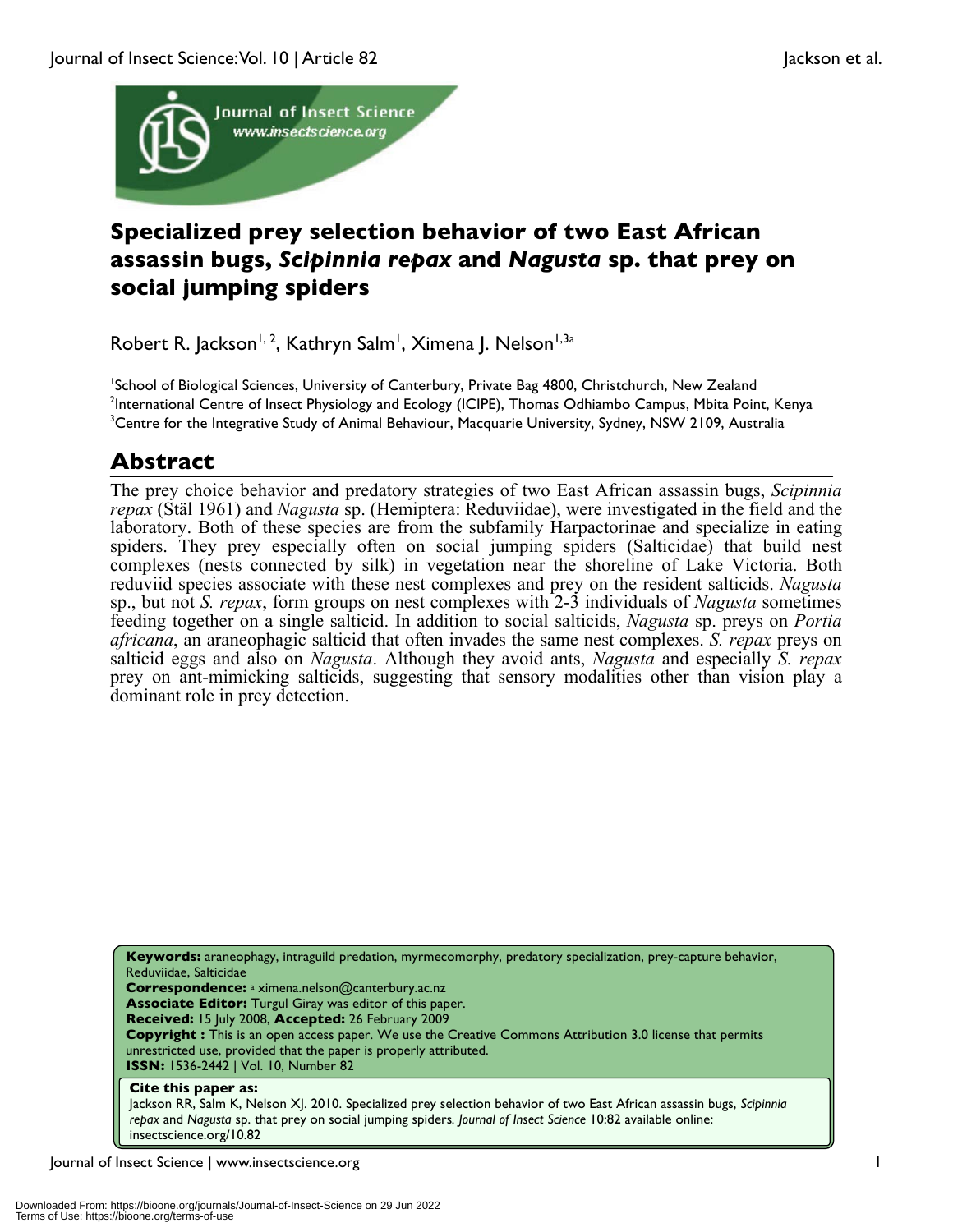### **Introduction**

The mouthparts of true bugs (Hemiptera, suborder Heteroptera) are structures specialized for piercing and sucking, and many of these insects are primarily phytophagous (Goodchild 1966; Miles 1972; Cobben 1978). However, trophic switching has been a common theme in heteropteran evolution (Cohen 1996) with hematophagous (Lehane 2005) and predatory species (Schuh and Slater 1995) illustrating that heteropteran mouthparts can also be effective at piercing animal tissue. Both of these departures from phyotophagy can be found in the family Reduviidae. Triatominine reduviids are hematophagous (Gurtler et al. 1997; Sandoval et al. 2000; Schaefer 2005; Tartarotti et al. 2006), but it is probably accurate to characterize the majority of the species in this large family (more than 6,600 described species, Weirauch 2008) as predators that feed primarily on other arthropods. However, judging from the literature and from the new information reported here, it would be misleading to characterize reduviids as "generalized" predators.

This study considers the predatory strategies of two East African reduviids, *Nagusta* sp. indet. (hereafter referred to as *Nagusta*) and *Scipinnia repax* (Stäl 1961) and provides evidence that these reduviids are araneophagic (i.e., that they specialize in preying on spiders), with their prey often being jumping spiders (Salticidae). Salticidae is an unusual spider family because, although vision is poorly developed in most spiders, they have complex eyes and exceptional eyesight (Land 1969; Blest et al. 1990; Harland and Jackson 2004). Most salticids are solitary hunters that spend their lives outside webs and prey primarily on insects (Richman and Jackson

1992), but the biology of *Nagusta* and *S. repax* appears to intersect strongly with three atypical minorities in this large spider family that includes more than 5,000 species in over 500 genera (Platnick 2008): social salticids, araneophagic salticids, and myrmecomorphic salticids (i.e., salticids that are ant-like in appearance).

### **Materials and Methods**

### **General**

The study site was the Thomas Odhiambo Campus of the International Centre for Insect Physiology and Ecology (ICIPE) in the town of Mbita Point, next to Lake Victoria in western Kenya (0º 25´ S to 0º 30´ S by 34º 10´ E to  $35^{\circ}$  15<sup>'</sup> E, 1200 MASL, mean annual temperature of 27º C). In this habitat, nonbiting midges (Diptera: Chironomidae & Chaoboridae), known locally as 'lake flies', are exceedingly abundant (Beadle 1981) and support enormous populations of salticids (Jackson 1999). The orb webs of *Tetragnatha*, *Nephila*, and *Nephilengys* and the dome webs of *Cyrtophora* were especially common in the study sites. The webs of *Argyrodes* were enmeshed and difficult to discern within the webs of these larger spiders (see Whitehouse 1986). The individual webs of all of these species tended to run together, forming large interspecific web complexes in the vegetation.

Salticids typically build cocoon-like silk nests in which they take shelter, molt, mate, and oviposit, and salticid nests are usually isolated. However, a minority of the species in the family Salticidae live in nest complexes where individual nests are interconnected by silk (Jackson 1986a, b; 1999). In the study site, nest complexes were common in the vegetation and were often surrounded by, if not touching, the web complexes. There were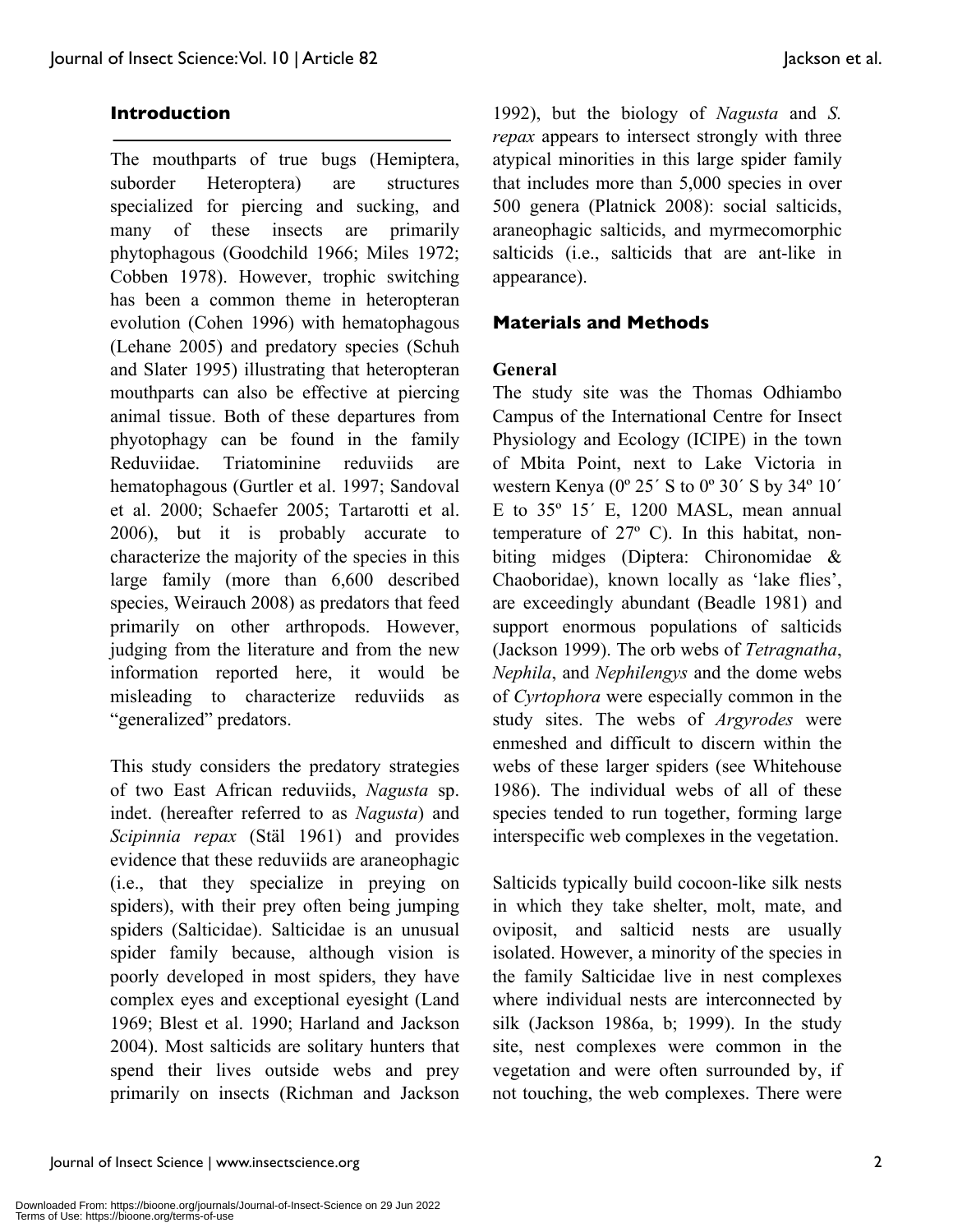three social salticids with which *Nagusta* and *S. repax* often associated: *Menemerus* sp. indet. (hereafter referred to as *Menemerus*) and two undescribed species of *Pseudicius* (*Pseudicius* species A and *Pseudicius* species B). Other salticids of importance for this study were: *Portia africana* (Simon 1885), an araneophagic salticid; *Myrmarachne* sp. indet. (hereafter referred to as *Myrmarachne*), a myrmecomorphic species; and *Evarcha culicivora* (Wesolowska and Jackson 2003), a salticid that feeds indirectly on vertebrate blood by choosing blood-carrying mosquitoes as their preferred prey (Jackson et al. 2005, Nelson and Jackson 2006a) and a few species that could not be identified to genus.

### **Group composition and location of** *Nagusta* **and** *S. repax* **in the field**

A survey was carried out over six successive days in January 2002 in an area where *Nagusta* and *S. repax* were known to be common from previous observations. However, reduviids or spiders were not collected from this area during the previous 12 months. Dominant trees in the survey site were *Citrus* spp.; mango, *Mangifera indica* L.; kapok, *Ceiba pentandra* L.; and fig, *Ficus benjamina* L. During the survey, we examined all leaves that could be reached without a ladder and recorded the location of each individual *Nagusta* and *S. repax* found.

During casual observations, a few individuals of *Nagusta* and *S. repax* were seen on tree trunks or the walls of buildings standing on or near spider silk, but it was clear that the majority were on the leaves of trees and shrubs and were associated with salticid nest complexes. This was the rationale for including only tree and shrub leaves in the survey.

'Salticid silk' was used as a collective term

for solitary salticid nests and salticid nest complexes, and the term 'webbing' was used for egg sacs and disused web silk. 'Associated with webbing' and 'associated with salticid silk' were terms for instances of an individual of *S. repax* or of *Nagusta* being either on (i.e., touching) or close to (i.e., within 10 mm of, but not on) webbing or salticid silk, respectively. 'Associated with spider silk' was a collective term for any instance of an individual of *S. repax* or *Nagusta* being on or close to either webbing or salticid silk. The term 'group' was used for instances of finding two or more reduviid individuals associated with the same salticid silk or, if not associated with salticid silk, within 10 mm of each other. When there was only one reduviid associated with salticid silk, it was recorded whether it was on or only near nest silk. A 'sighting' refers to an individual or a group of reduviids that was found at a single location (solitary salticid nest, salticid nest complex, webbing, or a site separated from spider silk). Data for numbers of reduviid individuals are also presented. However, disturbance caused by sampling ruled out reliable judging of whether individuals in groups had been on or only near nest silk. Although the data presented here came from the survey only, these data were consistent with extensive casual observation over a 10-year period.

### **Prey and predatory behavior of** *Nagusta* **and** *S. repax* **in the field**

Prey records were obtained opportunistically during the course of casual observation in the field (1998 to 2008). This was achieved by collecting the predator and the prey for identification whenever we found individuals of *Nagusta* or *S. repax* feeding. On a casual basis, we occasionally made opportunistic observations (5-60 min in duration) of reduviid predatory sequences.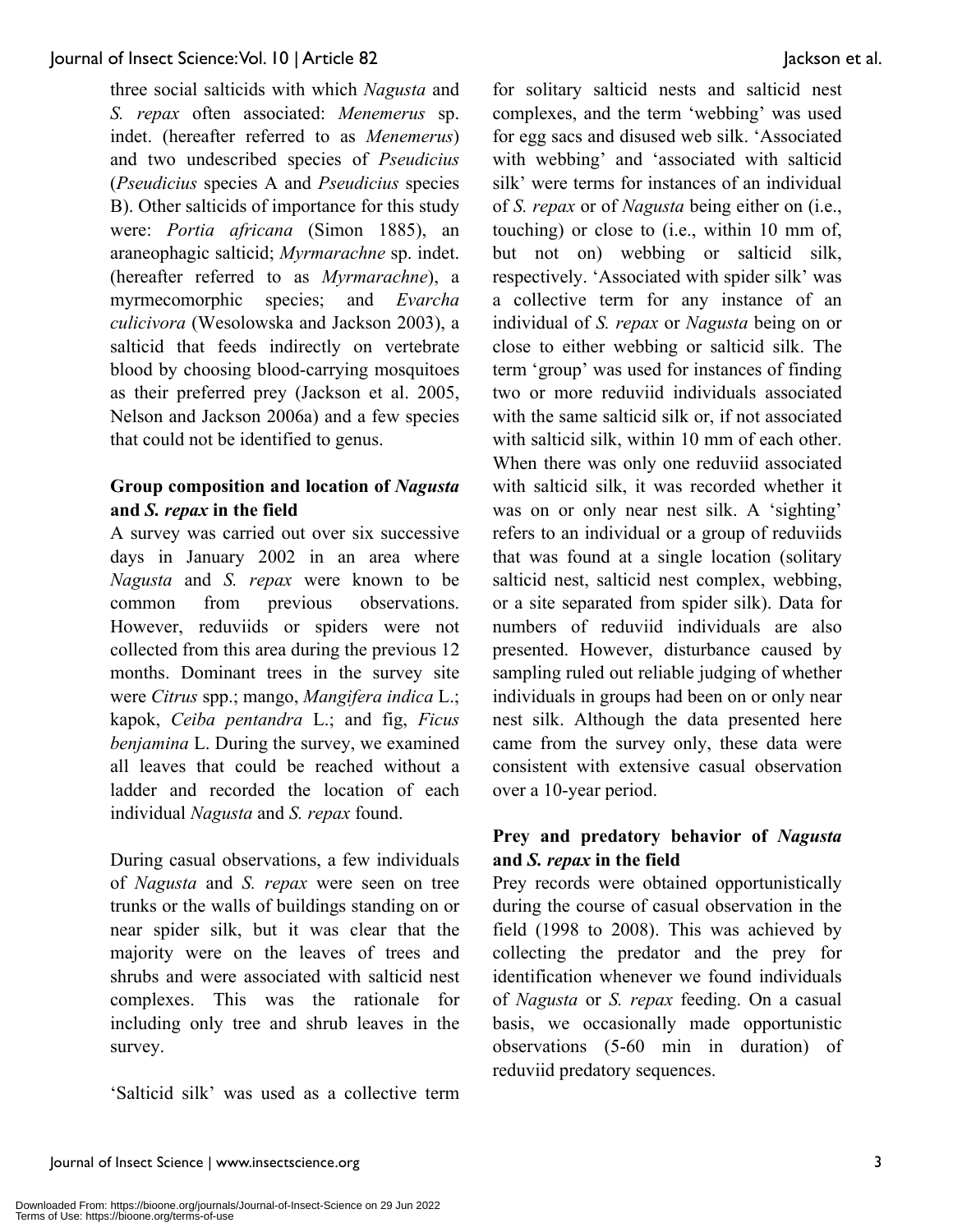Based on prey-body length relative to predator-body length, four prey-size categories were defined: small, the prey's body length less than 0.1 times the predator's body length; medium, 0.1 to 0.5 times the predator's body length; large, 0.5 to 1.0 times the predator's body length; very large, more than 1.0 times the predator's body length. 'Larger' was a collective term for all prey larger than 'small'. The term "hatchling" was used for spiders that had recently emerged from eggs (pale coloration; body length *c.* 1 mm) and "juvenile" was used for immature spiders and reduviids that were 2+ mm in body length.

*A posteriori* exact logistic regression tests comparing prey of *Nagusta* and *S. repax* were performed for each of the two factors (prey size and prey family), adjusting for the other factor. Statistics were performed using LogXact 8 (Cytel Inc., Cambridge, MA, 2007), with 100,000 Monte Carlo samples used to estimate probability.  $\chi^2$  tests of independence were performed using SPSS v. 16.

### **Predatory behavior of** *Nagusta* **and** *S. repax* **in the laboratory**

For maintenance cages and for test arenas, Petri dishes (inner diameter = 90 mm) were turned upside down so that the slightly narrower side, which normally would be on the bottom, was on the top (called the "lid" from here on). The slightly wider part, normally lying under the lid, was used as the "base." The lid was removed and a green leaf that was wider than the dish was pressed into the base so that it fit snugly against the bottom of the dish. When the lid was replaced, the perimeter of the leaf extended to the outside of the dish, ensuring that there was no space through which predators and potential prey inside dishes could move under the leaves. The leaves used were from yam-bean plants (*Pachyrhizus ahipa*); these were particularly suitable because they were wider than the Petri dishes, highly pliable, and resistant to being torn. We chose this cage design, including the leaf, after trying numerous alternatives including the bare plastic cages that have been standard in research on jumping spiders (see Jackson and Hallas 1986). The rationale for the leaf was that *S. repax*, and especially *Nagusta*, seemed considerably more responsive to prey when they were standing on a leaf.

A damp cotton roll (diameter  $= 10$  mm; length  $= 20$  mm) was kept centered on the top of the leaf. When the leaf began to turn brown it was replaced, but the leaves usually stayed green for four to seven days. For routine maintenance, prey was added to the dish three times per week (Monday, Wednesday, and Friday) in sufficient numbers so that the reduviid could feed to satiation. Midges, which were used as prey, were collected as needed, and hatchlings of *Evarcha culicivora*, also used as prey, were acquired from laboratory culture. Encounters were staged between the reduviids and ants (*Camponotus* sp. and *Crematogaster* sp.). The reduviid normally spent most of its time standing on the leaf, and by carefully lifting the lid, potential prey could be introduced into the dish without causing noticeable disturbance.

Prior to testing, hunger level was standardized by keeping each reduviid ('test bug') in a clean Petri dish without prey for five days. Three testing procedures were adopted: (1) no-silk tests, (2) prey-and-silk tests, and (3) predator-on-silk tests. No-silk tests were staged by placing the potential prey directly onto the yam-bean leaf, but prey-and-silk and predator-on-silk tests were staged by placing a leaf or a cut piece of a leaf (length *c*. 30 mm,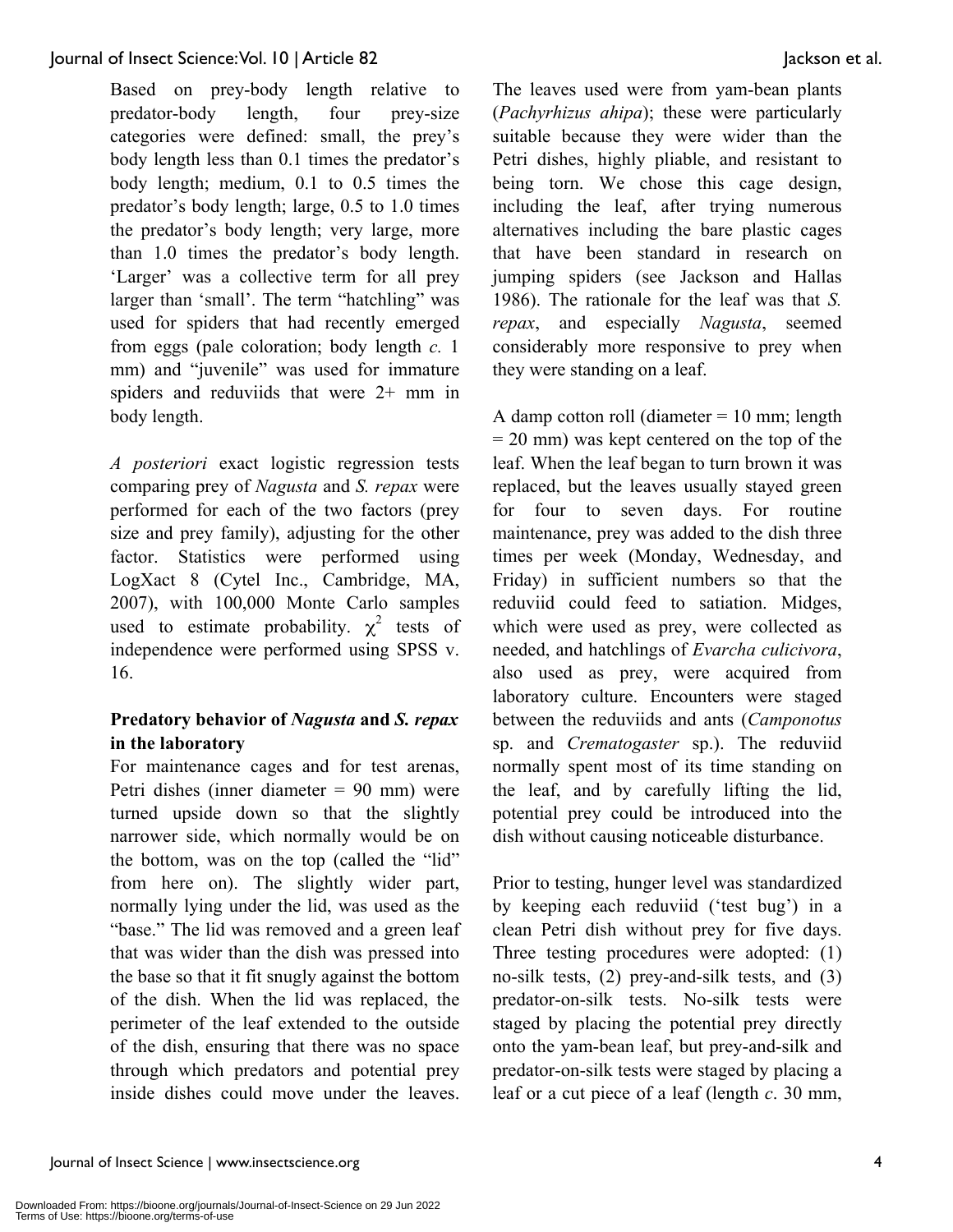width *c*. 20 mm; hereafter referred to as 'small leaf') on the large yam-bean leaf. The small leaves, which came from *Citrus*, *Ficus benjamina*, or *Mangifera indica*, were collected immediately prior to prey-and-silk testing and one day before predator-on-silk testing. When collected, there was always webbing, a salticid nest complex, or a solitary salticid nest on the small leaf. Immediately before testing began, the cotton roll was removed from the Petri dish. A prerequisite for continuing was that the predator inside the dish was standing on the yam-bean leaf (nosilk and prey-and-silk tests), or on the small leaf (predator-on-silk tests). This prerequisite was almost always met.

Testing began by placing the prey (no-silk tests), or by placing a small leaf on top of the yam-bean leaf and then replacing the lid. Once testing began, observation of the test bug was continual for the next 60 min, or until predation occurred. For prey-and-silk tests the prey were salticids in solitary nests, salticids in nest complexes, or *Tetragnatha* on webbing (the spiders were always hatchlings or juveniles). For some prey-and-silk tests, *S. repax* was the predator and the prey was an individual of *Nagusta* standing on a solitary salticid nest or a nest complex. For predatoron-silk tests, all resident arthropods were removed from the small leaf and silk before placing the leaf in the Petri dish with the predator.

When describing the reduviid's predatory behavior, terms and conventions from earlier studies were used (see Jackson and Hallas 1986), and the necessary adjustments were made for referring to an insect instead of a spider. Frequencies of occurrence: 'usually', 'often', and 'typically' indicated *c*. 80% or more; 'sometimes' and 'occasionally' indicated 20-80%; 'infrequently', 'rarely' and

'on rare occasions' indicated 20% or less. Legs I, II, and III referred to the reduviid's anterior, middle, and posterior pair of legs, respectively. *Attack* referred to the insertion of proboscis into prey. *Lunge* described the reduviid extending legs III and moving its body rapidly forward, forcefully contacting the prey. *Quiescent* referred to prey staying stationary and inactive, in its normal rest posture. *Quiet* referred to prey being stationary, but not entirely inactive (i.e., slowly turning about, grooming, or repositioning legs).

A bout of 'antennating' was a period of continuous up-and-down motion of an antenna, which sometimes included numerous complete cycles from the most dorsal to the most ventral position and back. For antennating, amplitude was the distance between the extreme positions in a movement sequence (i.e., the distance between the most dorsal and the most ventral position). Three terms were used for phasing. *Matching* referred to both antennae moving to their most dorsal positions simultaneously and to their most ventral positions simultaneously. *Alternating phasing* referred to situations in which one antenna was in its most dorsal position and the other was in its most ventral position (phase difference 180°). *Irregular phasing* referred to any position between matching and alternating.

### **Results**

### **Group composition and location of** *Nagusta* **and** *S. repax* **in the field**

For full data on the number of individuals and the number of sightings when more than one individual was found together, refer to Tables 1 and 2. Almost half of the individuals of *Nagusta* found were juveniles (47.7%). Of 180 adults, 47.2% were females and 52.8%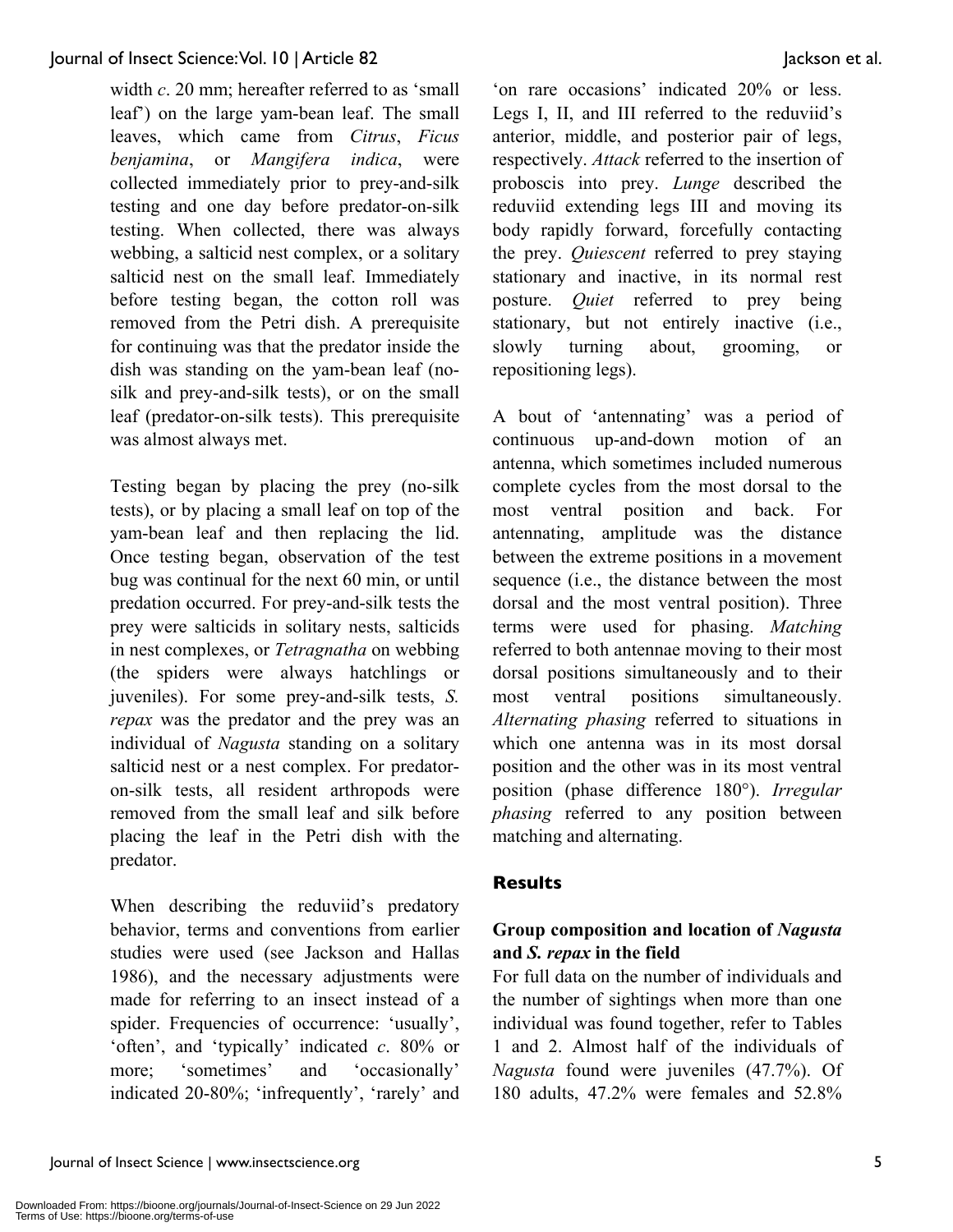were males. During casual observations, groups of a dozen or more *Nagusta* were sometimes seen, although groups of two to five were more typical. The majority (83.7%) of *Nagusta* individuals were found in groups, and this was true both for adults (78.9%) and juveniles (89.0%). Of the group sightings, the most common group composition was of two individuals (55.3%), with successively fewer sightings for larger groups: group size of three (19.4%), of four (15.5%), and of five (9.7%).

For *S. repax*, there were 62 sightings, and as there were no instances of more than one *S. repax* individual in a group, the number of individuals was the same as the number of sightings. This included 19 instances in which *S. repax* was associated with a nest complex in the company of one (73.7%) or two (26.3%) *Nagusta* individuals. About half of the *S. repax* were juveniles (42.0%), with

61.1% of the 36 adults being females and 38.9% being males.

Both species were often associated with spider silk (*Nagusta*: 98.5%, *S. repax*: 93.5%) and especially with salticid silk (*Nagusta*: 86.9%, *S. repax*: 90.3%). Of those associated with salticid silk, the majority (*Nagusta*: 93.3%, *S. repax*: 85.7%) were associated with nest complexes instead of solitary nests (Figure 1).

Based on the identity of the resident salticids, there were nine categories of solitary nests and nest complexes with which the reduviids associated (Table 2). There were clear differences in *Nagusta* numbers (*n* = 299) found with different salticid species when these were all counted, regardless of the presence of other salticid species. Ranked, these were: *Pseudicius* sp. A, 88.0%; *Menemerus*, 23.7%; *Pseudicius* sp. B, 20.4%; **Table 1**. Location and sex/age grouping of *Nagusta* sp. (counted individually and as 'sightings' when forming part of a group) and

| <b>Field records of location</b>           | <b>Nagusta</b><br><b>individuals</b> | <b>Nagusta</b><br>sightings | <b>Scipinnia</b><br>individuals/sightings |
|--------------------------------------------|--------------------------------------|-----------------------------|-------------------------------------------|
| N                                          | 344                                  | 159.                        | 62                                        |
| <b>luveniles</b>                           | 164                                  | na                          | 26                                        |
| Adult males                                | 95                                   | na                          | 14                                        |
| Adult females                              | 85                                   | na                          | 22                                        |
| Total found in groups                      | 288                                  | 103                         | na                                        |
| Juveniles found in groups                  | 146                                  | na                          | na                                        |
| Adults found in groups                     | 142                                  | na                          | na                                        |
| Associated with solitary salticid<br>nests | 20                                   | 12                          | 8                                         |
| Associated with salticid nest<br>complexes | 279                                  | 122                         | 48                                        |
| On non-salticid web silk                   | 40                                   | 20                          | 2                                         |
| Not associated with silk                   | 5                                    | 5                           | 4                                         |

**Table 2.** Residency of salticid nests with which *Nagusta* sp. (counted individually and as 'sightings' when forming part of a group) and *Scipinnia repax* were found in the field.

| Salticid resident of all nests with which<br>reduviid was associated | <b>Nagusta</b><br><b>individuals</b> | <b>Nagusta</b><br>sightings | <b>Scipinnia</b><br>individuals/sightings |
|----------------------------------------------------------------------|--------------------------------------|-----------------------------|-------------------------------------------|
| Pseudicius sp. A only                                                | 166                                  | 68                          | 21                                        |
| Pseudicius sp. A & B                                                 | 34                                   | 16                          |                                           |
| Pseudicius sp. A & Menemerus                                         | 34                                   |                             | 10                                        |
| Menemerus only                                                       | 16                                   |                             | 10                                        |
| Pseudicius sp. A & B & Menemerus                                     | 21                                   |                             |                                           |
| Myrmarachne only                                                     |                                      | 8                           |                                           |
| Pseudicius sp. A & unidentified salticid                             |                                      |                             |                                           |
| Pseudicius sp. B                                                     | h                                    |                             |                                           |
| Unidentified salticid                                                |                                      |                             |                                           |

Journal of Insect Science | www.insectscience.org 6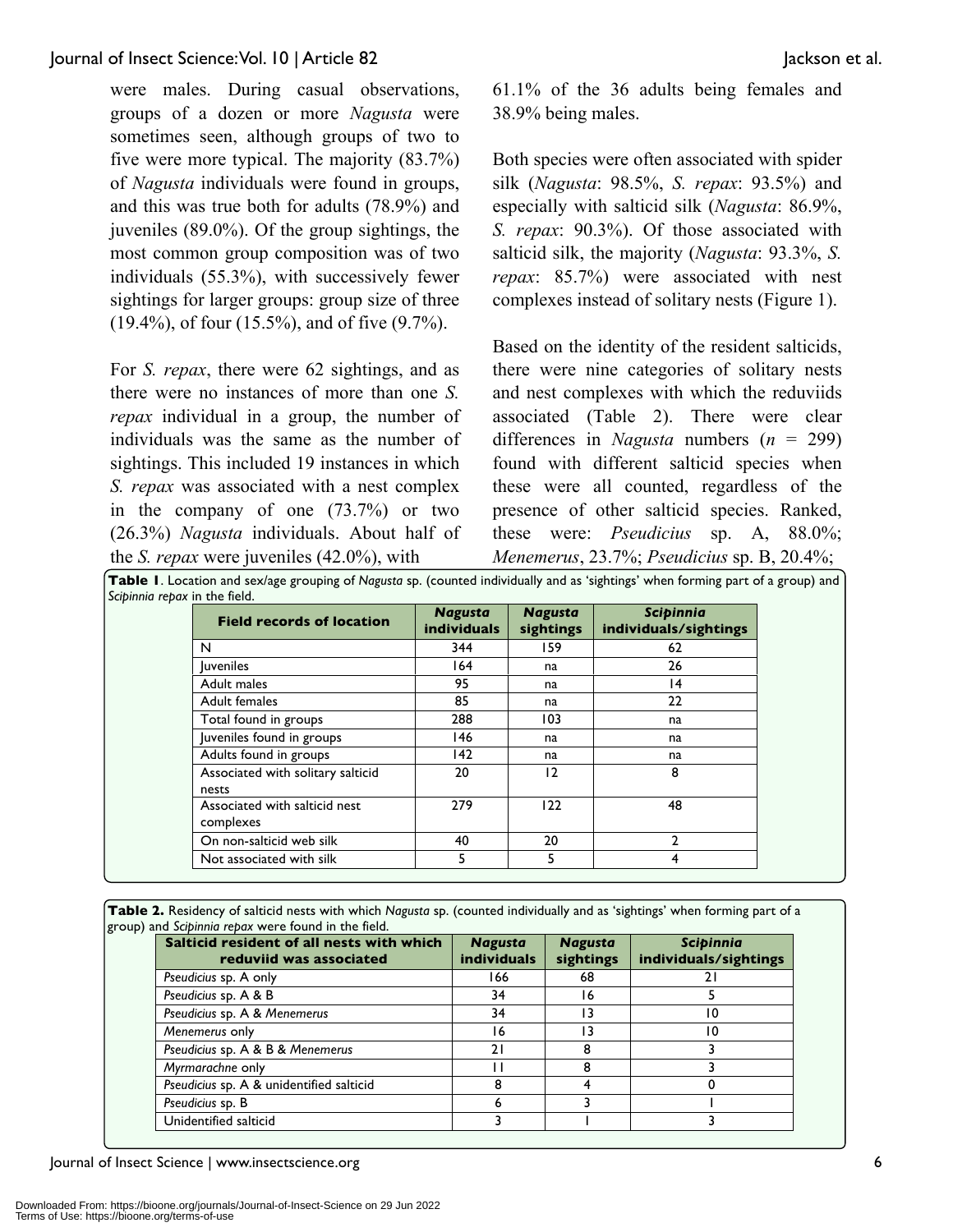*Myrmarachne*, 3.7%; salticids that could not be identified to genus, 3.7%. The sum of these percentages exceeds 100 because any given salticid in a complex can contribute to more than one data point. For the 56 *S. repax* individuals associated with salticid silk, 37.5% were associated with *Pseudicius* sp. A only, 17.9% with *Menemerus* only, 17.9% with *Pseudicius* sp. A and *Menemerus*, 8.9% with *Pseudicius* sp. A and B, 5.4% with *Myrmarachne* only, 5.4% with a salticid that could not be identified to genus, 5.4% with *Pseudicius* sp. A and B and *Menemerus*, and 1.8% with *Pseudicius* sp. B only.

### **Prey and predatory behavior of** *Nagusta* **and** *S. repax* **in the field**

Most (79.1%) of the *Nagusta* individuals ( $n =$ 229) were found feeding on a single prey item. When two or more individuals were feeding together on the same prey item (20.9%), it was referred to as 'group feeding'. Feeding groups were comprised of two individuals (68.2% of the 85 individuals found feeding in a group) or three individuals  $(31.8\%)$ .

*Nagusta* typically fed on small (44.5%) or medium (43.2%) prey items, with large (11.4%) and very large (0.9%) prey accounting for less than a quarter of the observations (Figure 2). *S. repax* prey (*n* = 200) also tended to be small (39.0%) or medium  $(40.0\%)$ , but large prey  $(21.0\%)$  were more frequent than in *Nagusta*'s diet. When feeding alone, *Nagusta* usually (66.0%) fed on small prey items (medium: 28.5%, large: 4.9%, very large: 0.7%). However, when group feeding, only 8.2% of the prey were small, 68.2% were medium, 22.4% were large, and 1.2% were very large. In all instances of *Nagusta* feeding in a group of three, the prey was a medium or large salticid. Considering all instances of *Nagusta* feeding in a group, 90.6% of the individuals were feeding on salticids, whereas 80.0% of the *Nagusta* individuals feeding alone were feeding on salticids.

Salticids formed the vast majority of the prey of *Nagusta* (83.8%), followed by non-salticid spiders (9.6%) and insects (6.6%). In *S. repax*, salticids accounted for rather less (51.5%), while insects accounted for more  $(40.0\%)$  of



Journal of Insect Science | www.insectscience.org 7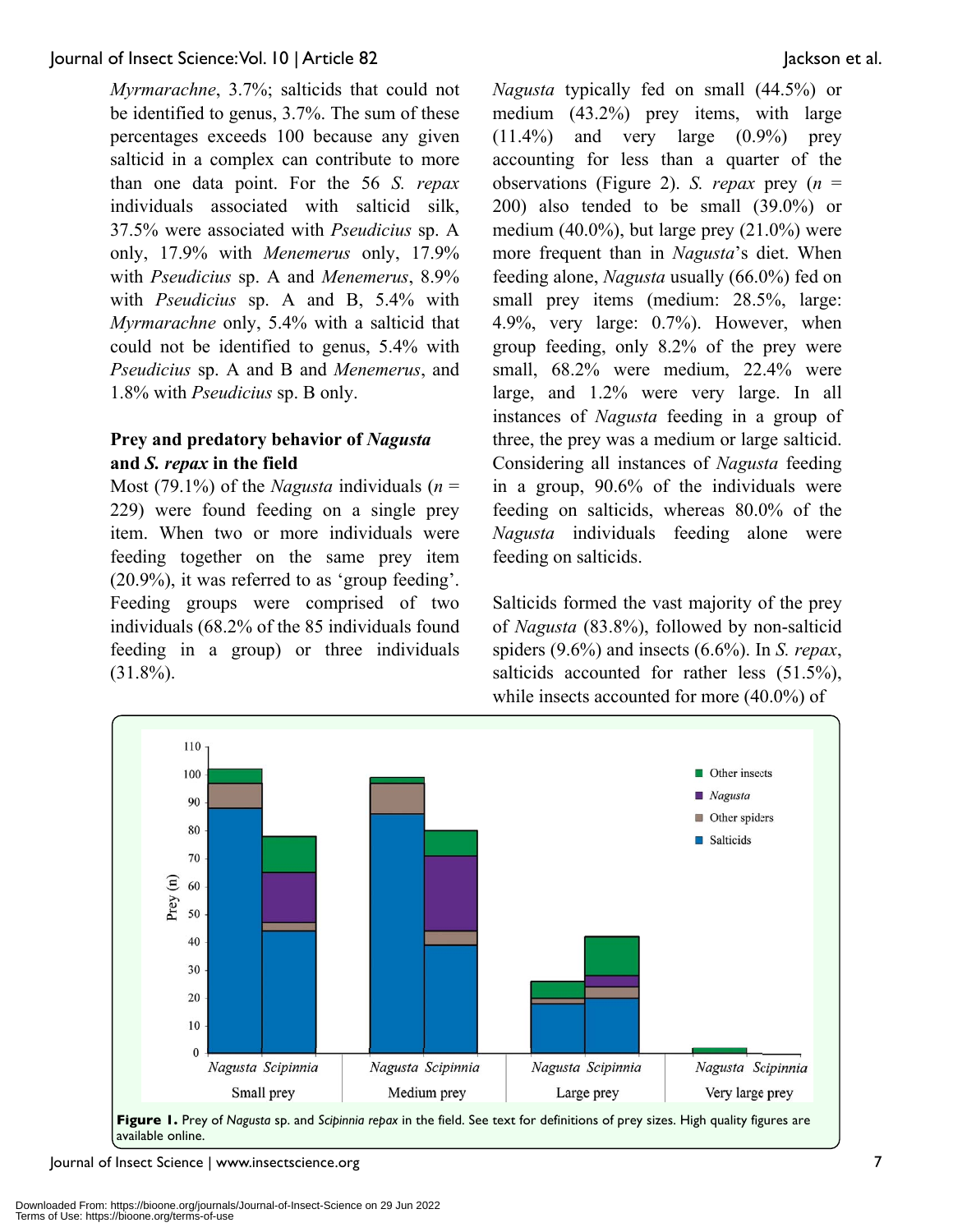the prey. Non-salticid spiders were preyed in similar proportions to *Nagusta* (6.0%), but *Spininnia* also preyed on salticid eggs (2.5%).

Of the 192 salticids in the *Nagusta* prey records, 30.2% could not be identified to genus (Figure 3). Identified salticid prey were, from most frequent to least frequent: *Menemerus*, *Pseudicius* sp. A, *Myrmarachne*, and *Portia africana* (Figure 3). Of the 103 salticids on which *S. repax* was feeding (Figure 3), most were *Menemerus*, followed

by *Myrmarachne*, *Pseudicius*, and *Evarcha culicivora* (18.4% could not be identified to genus). *S. repax*, when feeding on small salticids, sometimes (14.6%) had its proboscis extended through nest silk and into a prey.

Nine of the 22 non-salticid spiders from *Nagusta* prey records could not be identified to family (40.9%). The identified non-salticid prey were *Tetragnatha* (50.0%) and sparassids (9.1%). The 12 non-salticid spider prey of *S. repax* were *Tetragnatha* (50.0%), a clubionid



online.

**Table 3.** Assassin bug prey. Each prey was counted only once, regardless of whether it was being fed on by multiple bugs. Includes data only for prey that could be identified to family.

| Does not include 5 instances of Scipinnia repax feeding of salticid eggs. |                |                  |  |  |  |  |
|---------------------------------------------------------------------------|----------------|------------------|--|--|--|--|
| Family to which prey belonged to                                          | <b>Nagusta</b> | <b>Scipinnia</b> |  |  |  |  |
| Total identified prey                                                     | 213            | 184              |  |  |  |  |
| Salticidae                                                                | 192            | 103              |  |  |  |  |
| Clubionidae                                                               | $\Omega$       |                  |  |  |  |  |
| Sparassidae                                                               | $\mathbf{2}$   |                  |  |  |  |  |
| Tetragnathidae                                                            |                | 6                |  |  |  |  |
| Reduviidae                                                                | $\Omega$       | 49               |  |  |  |  |
| Chaoboridae                                                               | $\Omega$       | $\overline{2}$   |  |  |  |  |
| Chironomidae                                                              |                | 6                |  |  |  |  |
| Miridae                                                                   | $\Omega$       | $\mathbf{2}$     |  |  |  |  |
| Lygaeidae                                                                 | $\Omega$       | 3                |  |  |  |  |
| Pyrrhocoridae                                                             | $\Omega$       | 5                |  |  |  |  |
| Culicidae                                                                 |                | $\mathbf{2}$     |  |  |  |  |
| Mantispidae                                                               | $\Omega$       |                  |  |  |  |  |
| <b>Blattellidae</b>                                                       | $\Omega$       |                  |  |  |  |  |
| Ephemeridae                                                               | $\Omega$       |                  |  |  |  |  |
| Tephtritidae                                                              | 0              |                  |  |  |  |  |

Journal of Insect Science | www.insectscience.org 8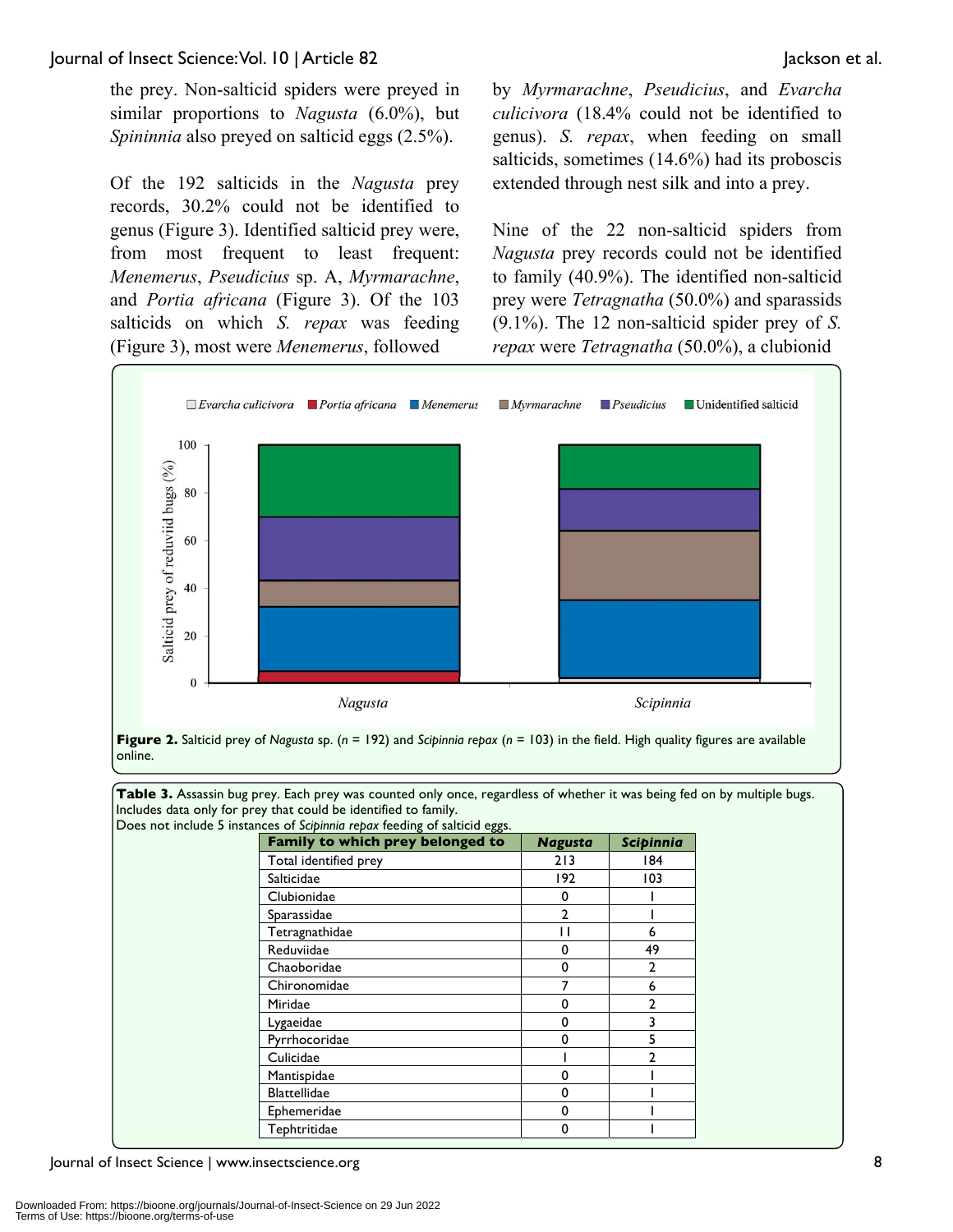$(8.3\%)$ , a sparassid  $(8.3\%)$ , and spiders that could not be identified to family (33.3%).

Seven of the 15 insects being fed on by *Nagusta* could not be identified to order (46.7%). The identified insects were all dipterans: chironomid midges (46.7%) and culicid mosquitoes (6.7%), (Table 3). In contrast, heteropterans were especially common in the 80 records of *S. repax* feeding on insects (77.5%), and *Nagusta* was the most common of *S. repax*'s heteropteran prey (79.0% of the 62 heteropterans; 24.5% of all prey records). The other heteropterans were *Dysdercus*, *Nysius*, mirids, and various bugs that could not be identified to family. *S. repax*'s dipteran prey were, from most to least frequent: Chironomids, chaoborids, culicids, and tephritids. Other prey included three insects that could not be identified to order: a caterpillar, a cockroach, a mayfly, and a mantispid (Table 3).

### **Demographics and diet of** *S. repax* **and**  *Nagusta*

The demographics of the two species were similar in most respects: 24.7%, 27.6%, and 47.7% of the 344 *Nagusta* and 35.5%, 22.0%, and 41.0% of the 62 *S. repax* were females, males, and juveniles, respectively. Additionally, whether or not reduviids were not associated with silk, and if they were, whether they were associated with webbing or with salticid silk (complexes or solitary nests) was similar for the two reduviid species (Figure 1). For both *S. repax* and *Nagusta*, *Pseudicius* sp. A was the salticid species in nest complexes with which both reduviid species most often associated, and *Myrmarachne* was the salticid in solitary nests with which both reduviid species most often associated (Figure 4).

However, there were some interesting differences between the two reduviid species.



Journal of Insect Science | www.insectscience.org 9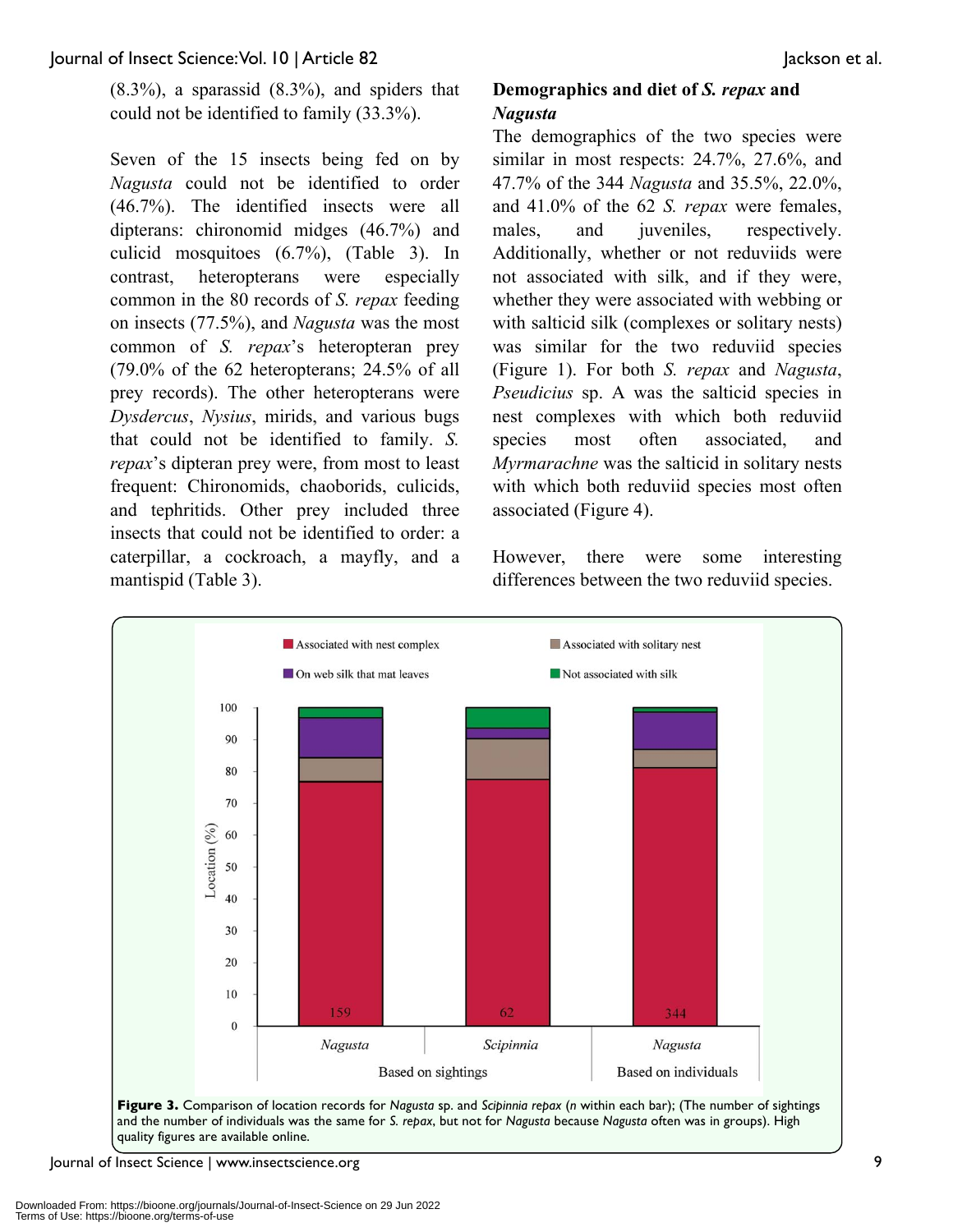*Nagusta*, but not *S. repax*, was often found in groups and more than one individual often shared the same prey. There was a significant difference between *Nagusta* and *S. repax* regarding the size of prey they were found with (the single case of 'very large' prey was classified as 'large' prey for ease of analysis), once adjusted for prey type (exact score 8.232, p = 0.016). Significantly more *S. repax* than *Nagusta* took large prey compared with small prey ( $p = 0.042$ , Odds Ratio 2.195) and took significantly less medium prey compared with large prey ( $p = 0.008$ , Odds Ratio 2.780), but there was no difference in the likelihood of either predator to attack medium or small prey  $(p = 0.513, Odds Ratio 1.235)$  (Figure 2).

There was also a significant difference in the distribution of prey family for each predator, when adjusted for prey size (exact score 96.57,  $p < 0.0001$ ). However, LogXact was unable to perform tests (adjusted for prey size) on these differences due the complexity of the calculations. Instead,  $\chi^2$  tests of independence were used to compare the caught prey

between the two species (Figure 2), not adjusted for prey size. Both reduviid species preyed on salticids more often than any other prey category, but the extent to which salticids dominated the prey records was greater for *Nagusta* than for *S. repax* ( $\chi^2 = 51.99$ , p < 0.001). The remainder of *S. repax*'s prey was primarily insects, and particularly *Nagusta* species (Figure 2).

In general, the different salticid species present in the prey records were similar in proportion for the two reduviid species (Figure 3). However, *Myrmarachne* was an exception, as it was found in *S. repax*'s prey records more often than in *Nagusta*'s ( $\chi^2$  = 15.51,  $p < 0.001$ ).

When seen feeding on salticid eggs and salticid hatchlings that were in nests in the field, *S. repax* was standing on or beside the nest with its proboscis extending through the silk and into an egg or a hatchling. In these instances, a living adult female salticid was usually inside the nest and standing over, or at



**Figure 4.** Associations of reduviids and different salticid species (expressed as percentages) in solitary nests and in nest complexes. Based on number of sightings and numbers of individuals (these are identical for *Scipinnia repax*). Categories labeled 'nest complex' exceed 100% because when there are salticids belonging to different species in same nest complex, each species contributes to count for the individual reduviid. High quality figures are available online.

Journal of Insect Science | www.insectscience.org 10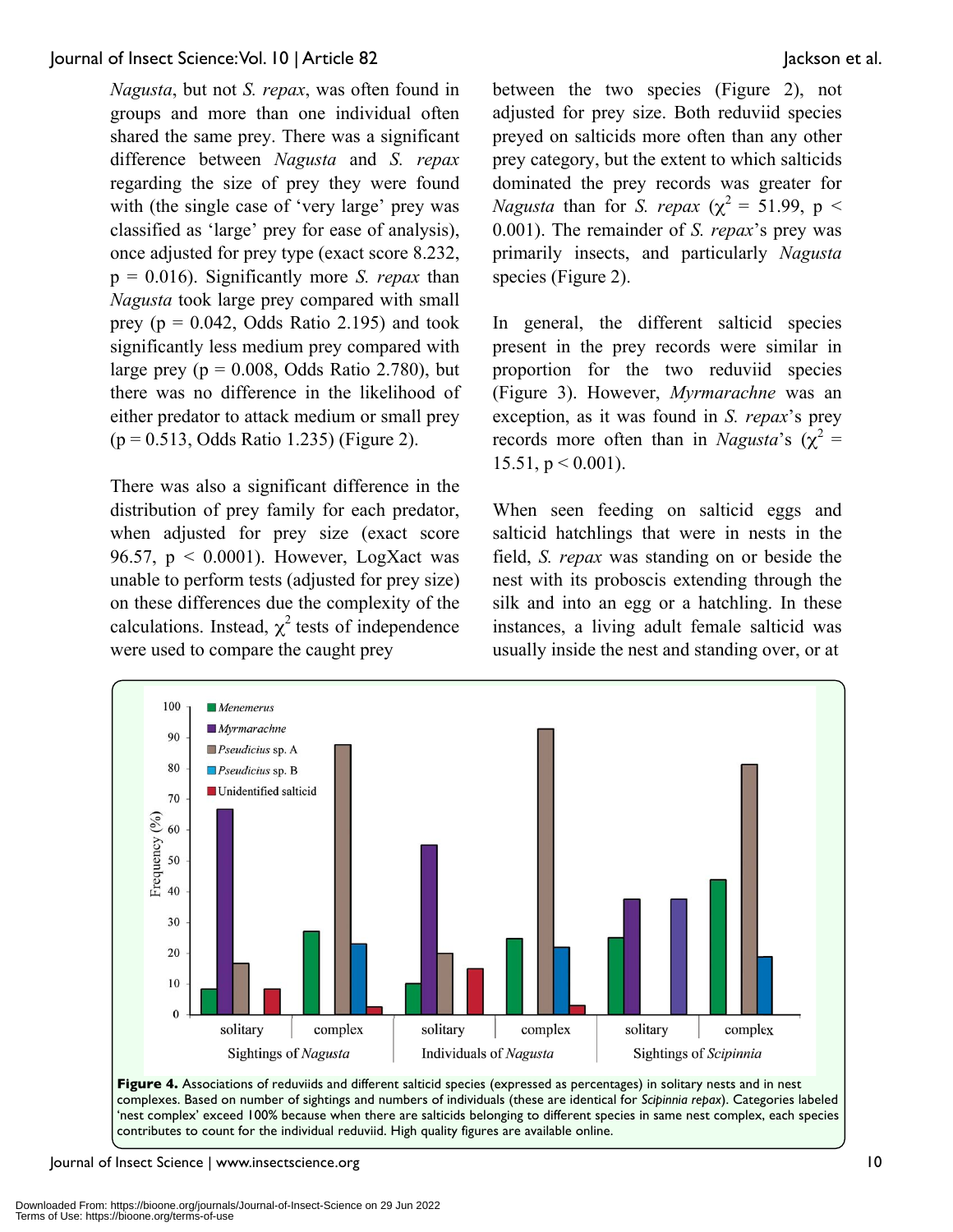least near, the egg mass. Despite *S. repax*'s proboscis being nearby, the salticid remained quiescent. On three occasions, a dead and desiccated adult salticid female was in the nest next to the eggs on which *S. repax* fed, suggesting that the reduviid may have fed on the adult salticid.

### **Predatory behavior of** *Nagusta* **and** *S. repax* **in the laboratory**

Laboratory results confirmed that both reduviid species attacked, killed, and fed on representatives of each category of prey identified from the field records. Encounters between reduviids and ants confirmed that ants were avoided; yet both readily preyed on *Myrmarachne* (see above), the myrmecomorphic salticid.

Both reduviids tended to move slowly, but *Nagusta*'s disposition appeared distinctively more sluggish than *S. repax*'s. Even when poked with a finger or a pair of forceps, *Nagusta* rarely moved fast. Usually the first noticeable reaction by *Nagusta* or *S. repax* to potential prey was only after the prey made head-on contact with, or at least came to within 1-2 mm, of the reduviid (usually only when approached head-on, although there were rare instances of the reduviid turning as much as  $180^\circ$  to face nearby prey in other orientations). There were rare instances of the reduviid turning and facing active prey that was two to four body lengths away, raising its body, partially extending its proboscis, and walking toward the prey.

*Nagusta* and *S. repax* usually attacked prey by making a sudden lunge during which its legs I went over the prey, its body moved downward, and its proboscis was inserted. On rare occasions, when the prey was small and quiet, or quiescent, the reduviid omitted the lunge and attacked simply by slowly inserting its proboscis. Soon after attacking, *S. repax* usually moved its legs away, raised its body, and held on to the prey with only its proboscis. At the end of a lunging attack, *Nagusta* was usually in a distinctive posture in which it appeared to be flattened against the substrate (legs I, and sometimes II, highly flexed and lying on or close to the substrate, with tarsi on the prey close to the insertion point of the proboscis; body resting on the substrate). This posture was sometimes maintained for 60 s or longer, but eventually *Nagusta* moved its legs away and raised its body, with its proboscis still secured to the prey.

Before they attacked, *Nagusta* and *S. repax*  usually antennated their prey (i.e., *Nagusta* or *S. repax* moved its two antennae up and down, lightly touching the prey on the down stroke). Antennating was characterized by highly variable phasing of movement by the two antennae, with frequent switching occurring between matching, alternating, and irregular; not only between bouts, but also within single bouts. Typical amplitude, rate, and bout length were  $2-3$  mm,  $2$  strokes  $s^{-1}$ , and  $1-2$  s, but this also varied considerably. Antennating was especially pronounced when the prey was a salticid, and salticids rarely fled when antennated by a reduviid. Salticids that were walking while being antennated sometimes continued to walk without noticeably changing their gait, and it was typical for salticids that were quiescent when the reduviid began to antennate to remain so or pivot about while standing in place.

When prey was quiet or quiescent, the reduviid sometimes stopped antennating and rested its antennae on the prey, sometimes with its legs I raised and arched out. Sometimes the reduviid also rested its extended proboscis on the prey's body. If the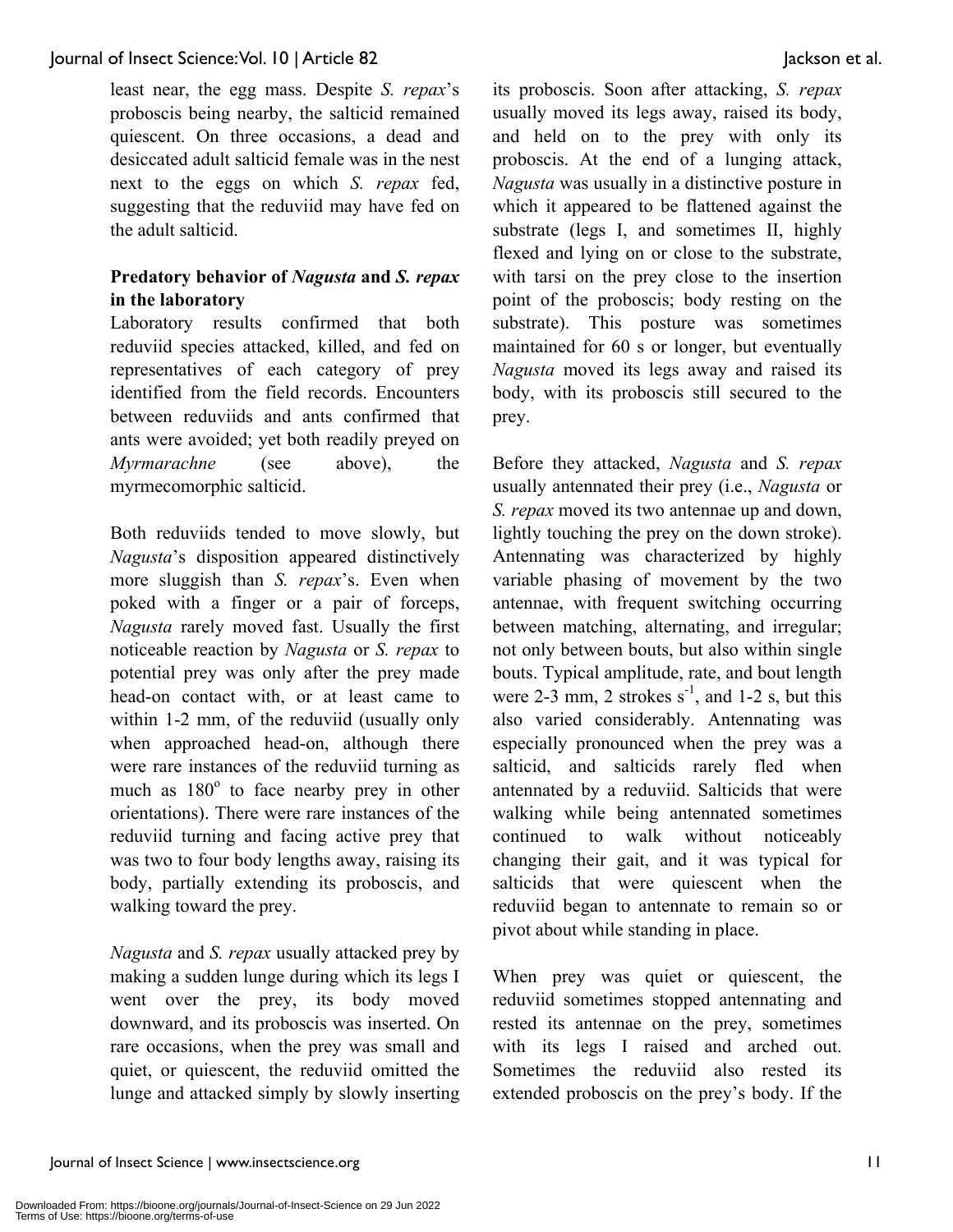prey remained quiet or quiescent, the reduviid sometimes kept its antennae (or its antennae and its proboscis) resting on the prey for 60 s or longer, and then attacked. However, if the prey became more active, the reduviid usually renewed antennating, often with the prey then calming down.

When directed at larger prey, attacks were sometimes unsuccessful because the reduviid's proboscis failed to hold the prey, and the prey moved away. After unsuccessful attacks, prey usually moved away and the reduviids rarely followed prey that moved rapidly. However, when the prey moved away slowly *S. repax* often, but *Nagusta* only rarely, followed. While following the prey, *S. repax* sometimes kept its body elevated and its proboscis extended all the while adopting a choppy gait in which it took only a few steps at a time between pauses that lasted about 1 s each. Should it fail to catch up with the prey within about 60 s, *S. repax* usually desisted. If it did get close, *S. repax* usually attacked again. Should the second attack be unsuccessful, *S. repax* usually desisted. If the prey being followed became quiescent, *S. repax* sometimes moved around so that it approached the prey from behind. While close behind slowly-walking prey, *S. repax* sometimes antennated and repeatedly extended its proboscis, often with its body elevated. Sometimes *S. repax* eventually succeeded at inserting its proboscis into the moving prey's body.

*Myrmarachne* resembles ants not only in static appearance, but also in adoption of a continual zigzag style of locomotion similar to an ant's, instead of the stop-and-go gait that is characteristic of most salticids (Richman and Jackson 1992). When antennated and probed by a reduviid, there was usually little or no noticeable change in *Myrmarachne*'s locomotion, and the reduviid rarely managed to mount an attack before *Myrmarachne* had moved away. *S. repax* rarely followed *Myrmarachne* after an unsuccessful attack.

With the prey being typically quiescent and head on when attacked, the initial penetration of the prey by the reduviid's proboscis was usually in the head of an insect or the cephalothorax of a salticid. With the exception of predation by *S. repax* on *Nagusta*, the reduviids appeared reluctant to attack larger prey. *S. repax*'s encounters with *Nagusta* were remarkably similar to *S. repax*'s encounters with salticids. *Nagusta* usually showed little sign of alarm when contacted and antennated by *S. repax*. *S. repax* was especially inclined to make its initial attack in *Nagusta*'s head, sometimes walking over *Nagusta* from the rear or the side and postponing an attack until positioned with its proboscis over *Nagusta*'s head. Even in these instances, *Nagusta* usually displayed little sign of alarm.

When initial proboscis insertion was located somewhere other than the head or cephalothorax of the prey, the reduviid usually moved to the prey's head or cephalothorax within about 60 s after the prey became quiescent. It was usual for small prey to become quiescent almost immediately, regardless of where the predator made its first insertion. Larger prey also became quiescent within a few seconds when insertion was in the prey's head or cephalothorax. However, when initial insertion was in a larger prey's abdomen or a leg, complete quiescence sometimes took longer than 10 min. The predator's proboscis usually impaled the dorsal side of stationary prey. However, if prey was walking when attacked by *S. repax*, it sometimes seemed to get knocked about and ended up being impaled through its side or from underneath.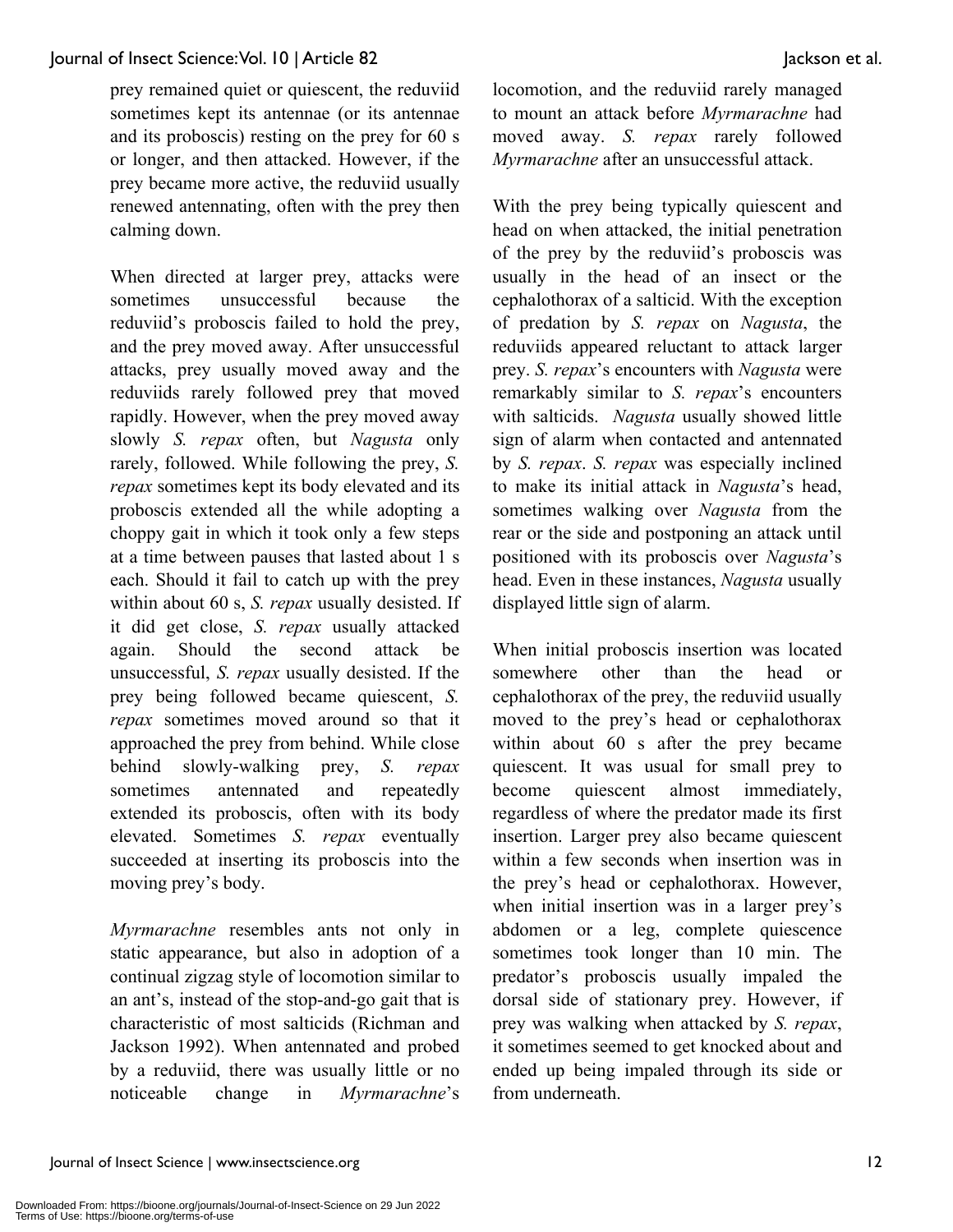After feeding for several minutes from the prey's head or cephalothorax, the reduviid usually began bouts of frequent repositioning of its proboscis on the prey's body. *Nagusta* only rarely fed from appendages, but *S. repax* often ended feeding bouts by concentrating on the antennae and the legs of insects, or the legs and palps of spiders.

It was typical for *Nagusta* to remain quiescent whenever a salticid was actively walking about, with the salticid sometimes touching or even walking on top of *Nagusta*, either without provoking an overt reaction, or at most stimulating *Nagusta* to adjust its posture or to step aside. Later, when the same salticid was walking slowly, the quiescent *Nagusta* sometimes captured it. Typical sequences in which *Nagusta* captured salticids began with *Nagusta* standing quiescent near, and facing toward, a salticid's nest door and suddenly lunging at the salticid as it left its nest. There were also rare instances when *Nagusta* faced away from a nest and attacked a salticid that was approaching the nest, and when *Nagusta* attacked small salticids that were walking about on salticid silk, on webbing, or not on spider silk at all. *Nagusta* especially readily preyed on hatchlings in the laboratory and the small salticids on which we saw *Nagusta* feeding in the field appeared often to be hatchlings, but this was difficult to discern from an already fed-upon prey item. *Nagusta* would not eat salticid eggs by penetrating salticid silk, but it readily ate eggs that were exposed when the silk had been removed.

When attacked, salticids sometimes pulled away before *S. repax* fully inserted its proboscis, but even in these instances the salticid showed little sign of alarm and, instead, usually walked away in its normal gate. Larger salticids sometimes walked away with *S. repax*'s proboscis securely inserted, dragging *S. repax* along, often with *S. repax* rolling over on its side or its back. While being dragged, *S. repax*'s proboscis sometimes came loose after a few seconds, whereupon the salticid walked away and appeared unharmed. However, if the *S. repax* kept its proboscis in place, the salticid eventually succumbed and *S. repax* fed.

When encounters were staged in the laboratory between *S. repax* and salticid nests (or nest complexes) inside which there were eggs or hatchlings (and occasionally adult females), *S. repax* walked slowly onto the nest and then became quiescent for a period lasting from a few seconds to several hours. Eventually, *S. repax* began changing its position on the nest by intermittently and slowly stepping or pivoting about, pushing its proboscis slowly through the silk and slowly probing within the nest until contacting a hatchling or an egg and inserting its proboscis into it with a sudden, forceful thrust downward. If it failed to impale an egg or hatchling, it removed its proboscis and another quiescent period usually followed, after which *S. repax* inserted its proboscis again in another location. Once impaled, salticid hatchlings usually became completely quiescent almost immediately. In contrast to when prey was outside the nests, proboscis insertion when a hatchling was inside a nest was not restricted primarily to the cephalothorax, and it was uncommon for *S. repax* to shift the position of its proboscis within prey. Sometimes *S. repax*'s proboscis touched the adult salticid's body or one of its legs, with the salticid remaining quiescent or simply stepping aside. Although *S. repax* seemed hesitant to attack the adult salticid, there were rare instances of *S. repax* lunging down in an apparent attempt to penetrate the adult with its proboscis. However, the salticid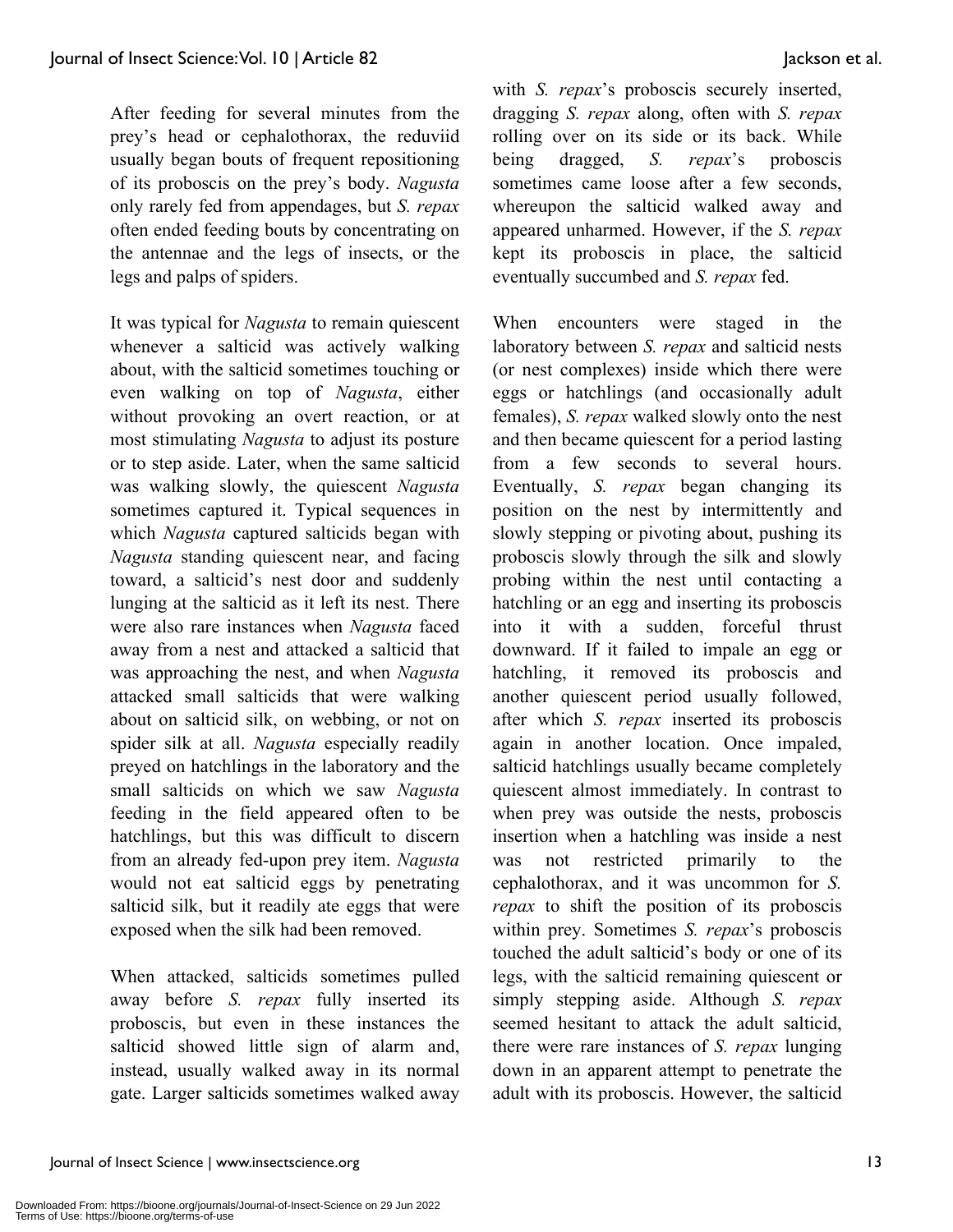always moved away and did not appear especially alarmed.

### **Discussion**

The extensive field data from this study, together with laboratory findings, suggest that *S. repax* and *Nagusta* are specialized predators that target spiders as prey (araneophagy), and target salticid spiders in particular. A close look at the literature suggests that the evolution of specialized predatory strategies may have been especially common in the Reduviidae. Obligate predatory specialization on millipedes may have evolved in the Ectrichodiinae (Miller 1953; Louis 1974) and there are species in the subfamily Salyavatinae that use special predatory tactics for targeting termites as preferred prey (Miller 1971; McMahan 1982, 1983a, 1983b). Termite-eating species are also found in the Acanthaspinae (Odhiambo 1958), but myrmecophagy (specialized predation on ants), rather than termitophagy, appears to be dominant in this reduviid subfamily (Brandt and Mahsberg 2002; Jackson and Pollard 2007). Holoptilinae is another subfamily in which myrmecophagy may be both common (Jacobson 1911; Weirauch and Cassis 2006) and ancient (Poinar 1991, 1993). Harpactorinae, the subfamily to which *Nagusta* and *S. repax* belong, is also known for possible examples of predatory specialization. Some harpactorines prey especially on bees (da Silva and Santana 2004), and others appear to target phytophagous heteropterans, especially genus *Dysdercus* (Kirkpatrick 1957; RRJ unpubl.).

*Nagusta* and *S. repax* are the first harpactorines for which araneophagy has been documented, but araneophagy may be common in the reduviid subfamily, Emesinae. Reports on species from various emesine genera (Howard 1901; Smith 1910; Wickham 1910; Readio 1927; Dicker 1941; Usinger 1941; Brown and Lollis 1963; Wygodzinsky 1966; Cobben 1978; RRJ unpubl.), but especially *Stenolemus* (Hickman 1969; Snoddy et al. 1976; Hodge 1984), suggest web-building spiders are routine prey of many emesines. The most thorough study of emesine predatory behaviour has been on *Stenolemus bituberus*, a species that manipulates web silk with its appendages, thereby making signals with which it controls the behavior of the resident spider (Wignall and Taylor 2008).

*Nagusta* and *S. repax*'s style of araneophagy differs from the web-invading style of *Stenolemus*. Although we observed *Nagusta* and *S. repax* preying on web-building spiders, this was on the disused webbing that matted vegetation, not in the spiders' functioning prey-capture webs. For these two harpactorines, the dominant spiders in prey records were salticids. Only a few salticid species build webs and with one exception, the salticids eaten by *Nagusta* and *S. repax* were cursorial salticids, not web builders. The exception was *Portia africana*, a species belonging to a genus of salticids known for building prey-capture webs and for being web-invading araneophagic predators (Harland and Jackson 2004). However, no evidence of the reduviids preying on *P*. *africana* in webs was found. Instead, when predation on *P*. *africana* was observed, it was always in a nest complex, suggesting the possibility that the nest complexes of social salticids set the stage for complex predatorprey relationships that include araneophagic predators preying on other araneophagic predators. *Nagusta* appears to take advantage of opportunities to prey on *P*. *africana* when both *Nagusta* and *P*. *africana* make predatory forays into the same salticid nest complexes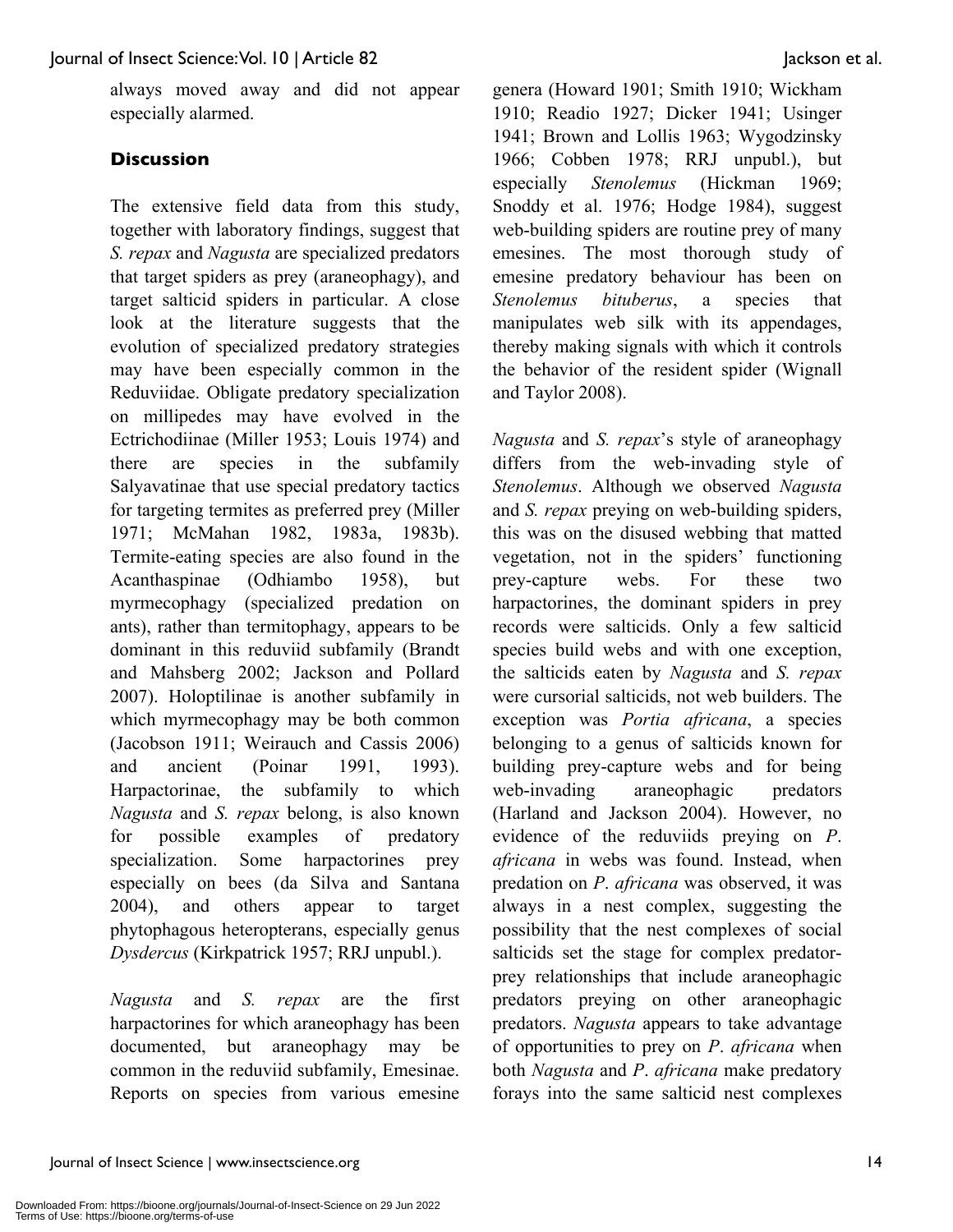(Jackson et al. 2008). *S. repax* also appears to exploit opportunities to prey on an araneophagic predator that visits salticid nest complexes. However, in *S. repax*'s case, the araneophagic prey is *Nagusta* instead of *P*. *africana*.

Although ambushing appears to be the basic predatory tactic of both *Nagusta* and *S. repax*, the predatory strategies of these two reduviid species differ in their details. *Nagusta* seemed to prey on salticids primarily by ambushing them as they left their nests and was, compared with *S. repax*, less prone to pursue prey that moved away. Both reduviids preyed primarily on salticids that were small, but *S. repax* appeared to be somewhat more inclined than *Nagusta* to take somewhat larger salticids. *S. repax* also preyed often on *Nagusta*.

Intraguild predators are those that both prey on each other and compete for the same prey (Polis 1991). Here we provide evidence that *S. repax* and *Nagusta* are intraguild predators. Intraguild predation has recently been extensively investigated because, as the predators feed at more than one trophic level, there are profound implications for food web dynamics. It is now clear that trophic cascades are affected in ways far more complex than previously appreciated (e.g., Moya-Laraño and Wise 2007). Intraguild predation has ecological implications for the co-occurrence of these species. While this was beyond the scope of this study, it is interesting to note that *Nagusta* was found roughly five times as often as its predator, *S. repax*. This distribution may be driven by the possibility that *S. repax* is a predator at a higher trophic level than *Nagusta*.

*Nagusta* and *S. repax* routinely antennated prey before attacking and when antennated, salticids showed surprisingly little sign of being alarmed. It was also interesting that, when antennated by *S. repax*, *Nagusta* showed little sign of being alarmed. On the contrary, prey seemed to become calmer when antennated. The characteristics of antennating that are responsible for a calming effect on prey are not known, but it may be that phasing is especially important. Continually shifting phase relationships between the two antennae may give tactile signals that, when received by the prey, have no clearly discernible pattern and are not being readily identified as coming from a predator. Something similar has been suggested for *Portia*'s behavior of making signals by silk-line manipulation. When making predatory forays into spider webs, *Portia*'s vibratory signals on the silk of the resident's web often seem excessively variable over a short time span, and it has been suggested that the irregularity of these signals sustains the resident spider's interest and keeps it quietly out in the web, all the while hiding from the prey spider cues that might reveal to the prey spider that it is in peril of being attacked by a predator (Harland and Jackson 2004). An even more direct parallel to *Nagusta*'s and *S. repax*'s antennating is found in *S. bituberus*, as this araneophagic emesine also seems to calm prey by bouts of antennating prior to attacking (Wignall and Taylor 2008).

*Myrmarachne*, a myrmecomorphic salticid, was an especially interesting prey of *Nagusta* and *S. repax*. For *Myrmarachne*, myrmecomorphy probably functions largely in anti-predator defense, as there is strong evidence to suggest that all of the species in this large genus are Batesian mimics of ants (Edmunds 2006; Nelson and Jackson 2006b; Nelson et al. 2006). Like *Portia* (Nelson and Jackson 2006b), *Nagusta* and *S. repax* are both averse to ants, and yet both reduviids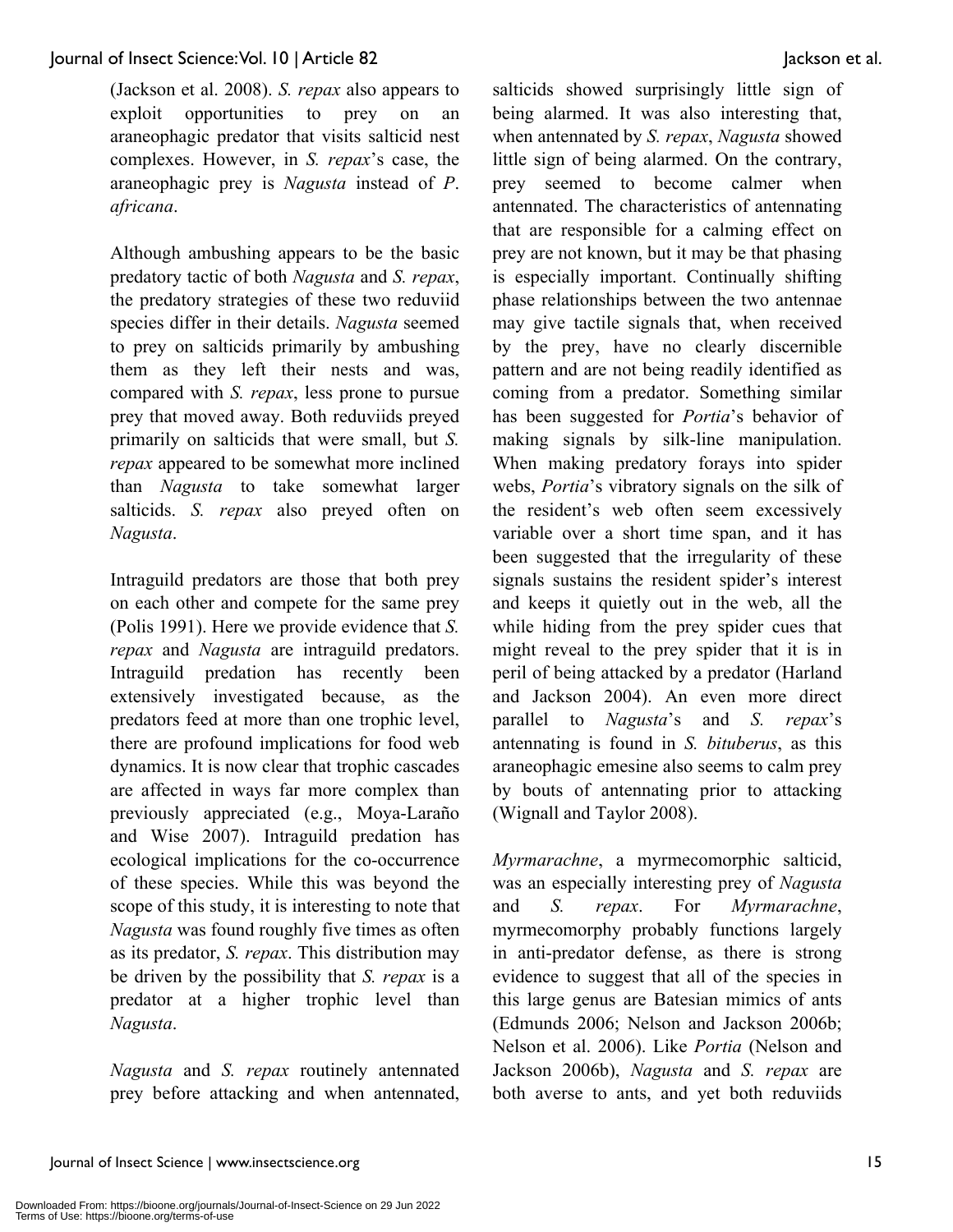preyed on *Myrmarachne*. This suggests that, for *Nagusta* and *S. repax*, prey detection and identification depends primarily on cues in sensory modalities other than vision and that the sensory system of these reduviids is not fooled by *Myrmarachne*'s resemblance to ants (unlike that of *Portia*) (Nelson and Jackson 2006b).

Some reduviids have a special structure, known as the 'cave organ', on the pedicel of their antennae, and there is morphological evidence that these organs have a role in chemoreception (Weirauch 2008). However, Harpactorinae is one of the reduviid subfamilies that apparently have no cave organs. On the whole, surprisingly little is known about sensory systems of any reduviids, including even the medically significant hematophagous species that act as vectors for Chagas disease. The sensory systems of *Nagusta* and *S. repax* would be especially interesting topics for future research, as the behavior of these reduviids suggest remarkable prey-discrimination abilities.

### **Acknowledgments**

For technical assistance at ICIPE, we thank Godfrey Sune, Stephen Alluoch, Silas Ouko Orima, and Jane Atieno. We thank Bruce Gill and GB Edwards for their assistance with taxonomy and Alan Taylor for statistical help. This research was assisted by grants to RRJ from the Royal Society of New Zealand (Marsden Fund and James Cook Fellowship) and the National Geographic Society. Voucher specimens have been lodged at the National Museums of Kenya in Nairobi and at the Florida State Collection of Arthropods (Division of Plant Industry) in Gainesville (USA).

### **References**

Beadle LC. 1981. The inland waters of tropical Africa: an introduction to tropical limnology. Second edition. Longman.

Blest AD, O'Carroll DC, Carter M. 1990. Comparative ultra-structure of layer I receptor mosaics in principal eyes of jumping spiders: The evolution of regular arrays of light guides. *Cell & Tissue Research* 262: 445-460.

Brandt M, Mahsberg D. 2002. Bugs with a backpack: The function of nymphal camouflage in the West African assassin bugs *Paredocla* and *Acanthaspis* spp. *Animal Behaviour* 63: 277-284.

Brown HP, Lollls DW. 1963. Observations on the life-history and behavior of the thread legged bug *Emesaya b. brevipennis* (Say) (Hemiptera: Ploiariidae). *Proceedings of the Oklahoma Academy of Science* 43: 88-90.

Cobben RH. 1978. *Evolutionary trends in Heteroptera: 2. Mouth-part structures and feeding strategies.* Mededlingen Landbouwhogeschool.

Cohen AC. 1996. Plant feeding by predatory Heteroptera: Evolutionary and adaptational aspects of trophic switching. In: Alomar O, Wiedemann RN, editors. *Zoophytophagous Heteroptera: Implications for Life History and Integrated Pest Management.* pp. 1-17. Thomas Say Publications in Entomology, Entomology Society of America.

da Silva AC, Gil-Santana HR. 2004. Predation of *Apiomerus pilipes* (Fabricius) (Hemiptera, Reduviidae, Harpactorinae, Apiomerini) over Meliponinae bees (Hymenoptera, Apidae), in the State of Amazonas, Brazil. *Revista Brasileira de Zoologia* 21: 769-774.

Dicker GHL. 1941. Notes on some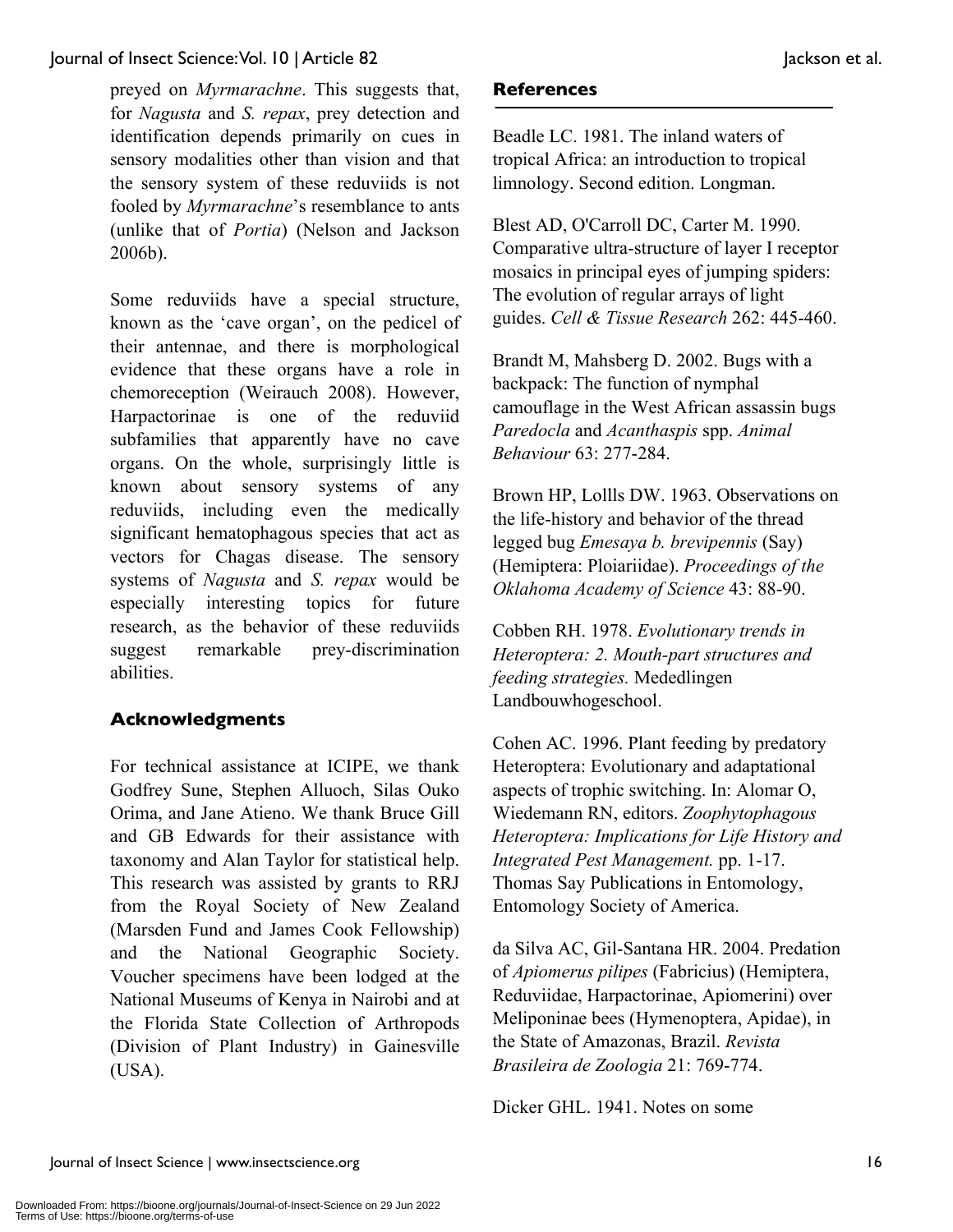Hemiptera-Heteroptera taken in the Reading District during 1940. *Entomologist's Monthly Magazine* 77: 101-104.

Edmunds M. 2006. Do Malaysian *Myrmarachne* associate with particular species of ant? *Biological Journal of the Linnean Society* 88: 645-653.

Goodchild AJP. 1966. Evolution of the alimentary canal in Hemiptera. *Biological Reviews* 41: 97-140.

Gurtler RE, Cohen JE, Cecere MC, Chuit R. 1997. Shifting host choices of the vector of Chagas disease, *Triatoma infestans*, in relation to the availability of hosts in houses in northwest Argentina. *Journal of Applied Ecology*  34: 699-715.

Harland DP, Jackson RR. 2004. *Portia* perceptions: The *Umwelt* of an araneophagic jumping spider. In: Prete FR, editor. *Complex Worlds from Simpler Nervous Systems*. pp. 5- 40. MIT Press.

Hickman VV. 1969. The biology of two emesine bugs (Hemiptera: Reduviidae) occurring on the nests or webs of spiders. *Journal of the Entomological Society of Australia (NSW)* 6: 3-18.

Hodge M. 1984. Anti-predator behavior of *Achaearanea tepidariorum* (Theridiidae) towards *Stenolemus lanipes* (Reduviidae): Preliminary observations. *Journal of Arachnology* 12: 369-370.

Howard LO. 1901. *The Insect Book*. Doubleday, Page and Co.

Jackson RR. 1986a. Interspecific interactions of communal jumping spiders (Araneae, Salticidae) from Kenya: Mechanisms of sex and species - recognition. *Behaviour* 97: 297- 307.

Jackson RR. 1986b. Communal jumping spiders (Araneae: Salticidae) from Kenya: Interspecific nest complexes, cohabitation with web-building spiders, and interspecific interactions. *New Zealand Journal of Zoology* 13: 13-26.

Jackson RR. 1999. Spider cities of Africa. *New Zealand Science Monthly* 10: 10-11.

Jackson RR, Hallas SEA. 1986. Comparative biology of *Portia africana*, *P. albimana*, *P. fimbriata*, *P. labiata*, and *P. schultzi*, araneophagic web-building jumping spiders (Araneae: Salticidae): Utilisation of silk, predatory versatility, and intraspecific interactions. *New Zealand Journal of Zoology* 13: 423-489.

Jackson RR, Nelson XJ, Sune GO. 2005. A spider that feeds indirectly on vertebrate blood by choosing female mosquitoes as prey. *Proceedings of the National Academy of Science (USA)* 102: 15155-15160.

Jackson RR, Pollard SD. 2007. Bugs with backpacks deter vision-guided predation by jumping spiders. *Journal of Zoology, London* 273: 358-363.

Jackson RR, Pollard SD, Salm K. 2008. Observations of *Portia africana*, an araneophagic jumping spider, living together and sharing prey. *New Zealand Journal of Zoology* 35: 237-242.

Jacobson E. 1911. Biological notes on the hempiteran *Ptilocerus ochraceus*. *Tijdschrift voor Entomologie* 54: 175-179.

Kirkpatrick TW. 1957. *Insect Life in the Tropics*. Longman.

Land MF. 1969. Structure of the retinae of the principal eyes of jumping spiders (Salticidae: Dendryphantinae) in relation to visual optics.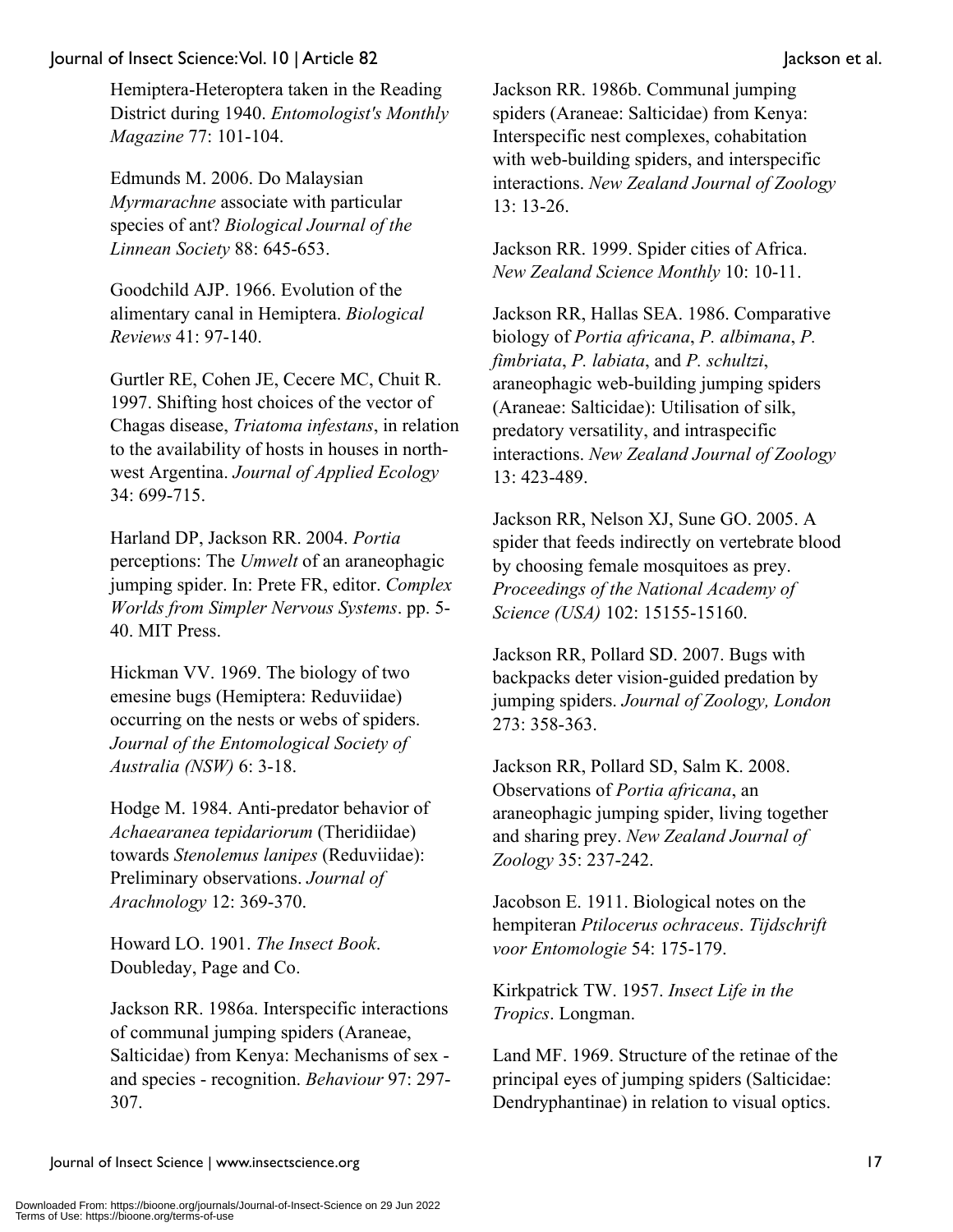*Journal of Experimental Biology* 51: 443-470.

Lehane MJ. 2005. The biology of bloodsucking insects. Cambridge University Press.

Louis D. 1974. Biology of the Reduviidae of cocoa farms in Ghana. *American Midland Naturalist* 91: 68-89.

McMahan EA. 1983a. Bugs angle for termites. *Natural History* 92: 40-47.

McMahan EA. 1983b. Adaptations, feeding preferences, and biometrics of a termitebaiting Assassin bug (Hemiptera: Reduviidae). *Annals of the Entomological Society of America* 76: 483-486.

McMahan EA. 1982. Bait-and-capture strategy of a termite-eating Assassin bug. *Insectes Sociaux* 29: 346-351.

Miles PW. 1972. The saliva of Hemiptera. *Advances in Insect Physiology* 9: 183-256.

Miller NCE. 1971 *The Biology of the Heteroptera*. Second (revised) edition. E.W. Classey Ltd.

Miller NCE. 1953. Notes on the biology of the Reduviidae of southern Rhodesia. *Transactions of the Zoological Society of London* 27: 541-656

Moya-Laraño J, Wise DH. 2007. Direct and indirect effects of ants on a forest-floor food web. *Ecology* 88: 1454-1465.

Musgrave A. 1938. Notes on the Assassin bugs. *Australian Museum Magazine* 354-355.

Nelson XJ, Jackson RR. 2006a. A predator from East Africa that chooses malaria vectors as preferred prey. *PLOS One* 1: e132.

Nelson XJ, Jackson RR. 2006b. Vision**-**based innate aversion to ants and ant-mimics.

*Behavioral Ecology* 17: 676-681.

Nelson XJ, Jackson RR, Li D, Barrion AT, Edwards GB. 2006. Innate aversion to ants (Hymenoptera: Formicidae) and ant mimics: experimental findings from mantises. *Biological Journal of the Linnean Society* 88: 23-32.

Odhiambo TR. 1958. Some observations on the natural history of *Acanthaspis petax* Stäl (Hemiptera: Reduviidae) living in termite mounds in Uganda. *Proceedings of the Royal Entomological Society of London Series A* 33: 167-175.

Platnick NI. 2008. The World Spider Catalog, Version 8.5.

http://research.amnh.org/entomology/spiders/c atalog/COUNTS.html

Polis GA. 1991. Complex trophic interactions in deserts: An empirical critique of food web theory. *American Naturalist* 138: 123-155.

Poinar GO. 1991. *Praecoris dominicana* genn, sp-n (Hemiptera, Reduviidae, Holoptilinae) from Dominican amber, with an interpretation of past behavior based on functional morphology. *Entomologica Scandinavica* 22: 193-199.

Poinar GO. 1993. Insects in amber. *Annual Review of Entomology* 46: 145-59.

Readio PA. 1927. Studies on the biology of the Reduviidae of America north of Mexico. *University of Kansas Science Bulletin* 17: 5- 291.

Richman DB, Jackson RR. 1992. A review of the ethology of jumping spiders (Araneae, Salticidae). *Bulletin of the British Arachnological Society* 9: 33-37.

Sandoval CM, Joya M, Gutiérrez M, Angulo